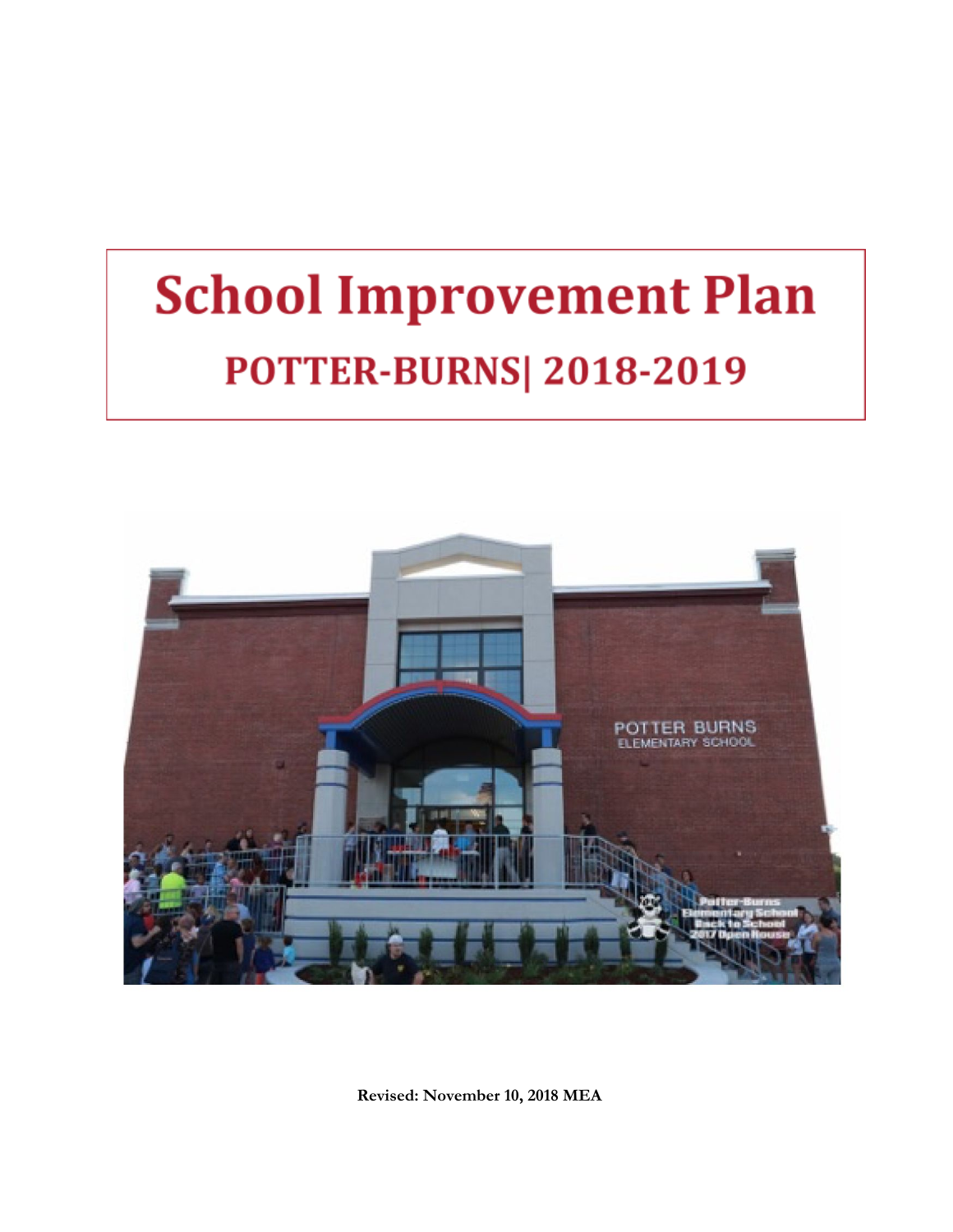

# **TEAM MEMBERS**

### School Improvement Members

Dr. Mark Andrade, Principal Nicole Dantas, Assistant Principal Shannyn Nelson, Chair (Grade 2) Danielle Langlois, Recorder (Grades 4) Kathy Goddard (Grade 1) Melanie Albuquerque (Grade K) Shaney Andella, (Grade 3) Kristen Peterson (Grade 3) Lori Leporacci (Grade 3) Pat Mazza (Grade 4) Donna Rundlett (Grade 5) Shannon McLaughlin (Grade 5) Erin Dube (Parent) Kate Schondek (Parent) Student Representatives: Leah Blanchette

#### **PTO BOARD MEMBERS**

President: Kate Schondek Vice President: Michelle Bender Vice President/Fundraising: Michelle Rivard Vice President/Spiritwear: Kathryn Langevin Vice President/Volunteer Coordination: Stacy Doyle Treasurer: Leeanne Agius Secretary: Kelly Baker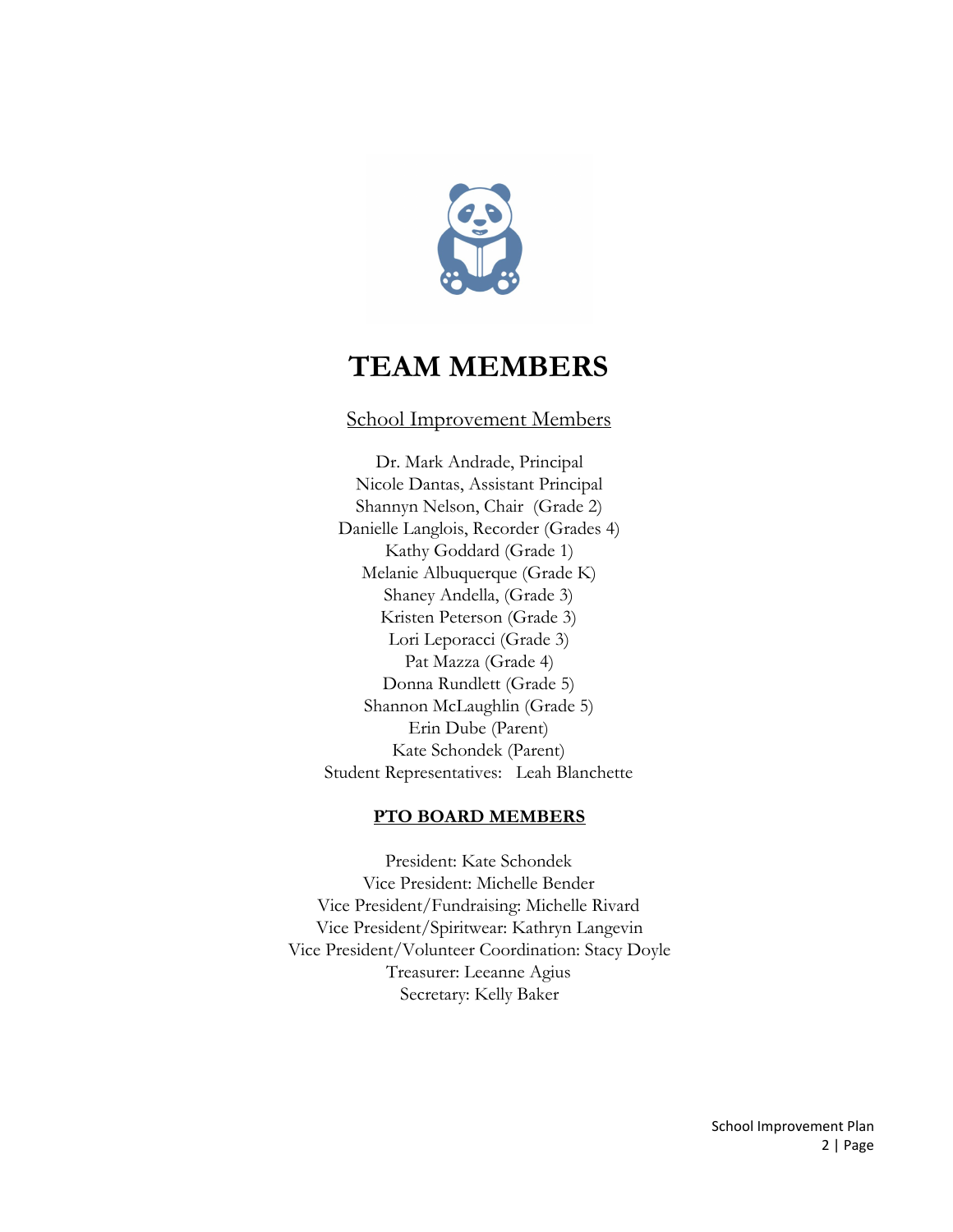# **TABLE OF CONTENTS**

| <b>Part 1: General Information</b> |                                                                      |       |    |  |  |
|------------------------------------|----------------------------------------------------------------------|-------|----|--|--|
|                                    | A. Overview                                                          |       |    |  |  |
|                                    | Instructions<br>В.                                                   |       |    |  |  |
|                                    | Timeline and Key Dates                                               |       |    |  |  |
|                                    | Part 2: School Improvement Plan Template                             | $p$ . | 5. |  |  |
|                                    | Section 1: Cover Page                                                |       |    |  |  |
|                                    | Section 2: Vision, Mission, and Values                               |       |    |  |  |
|                                    | Section 3: Data Profile and Needs Analysis                           |       |    |  |  |
|                                    | Section 4: School Priority Areas and SMART Goals                     |       |    |  |  |
|                                    | Section 5: School Improvement Strategies and Implementation Timeline |       |    |  |  |
|                                    | Section 6: District-wide Initiatives                                 |       |    |  |  |
|                                    | <b>Part 3: Requirement Checklists</b>                                | p.    | 31 |  |  |
|                                    | A. Title I School-Wide Program Checklist                             |       |    |  |  |

B. SIG Model Elements Checklist *(SIG Only)*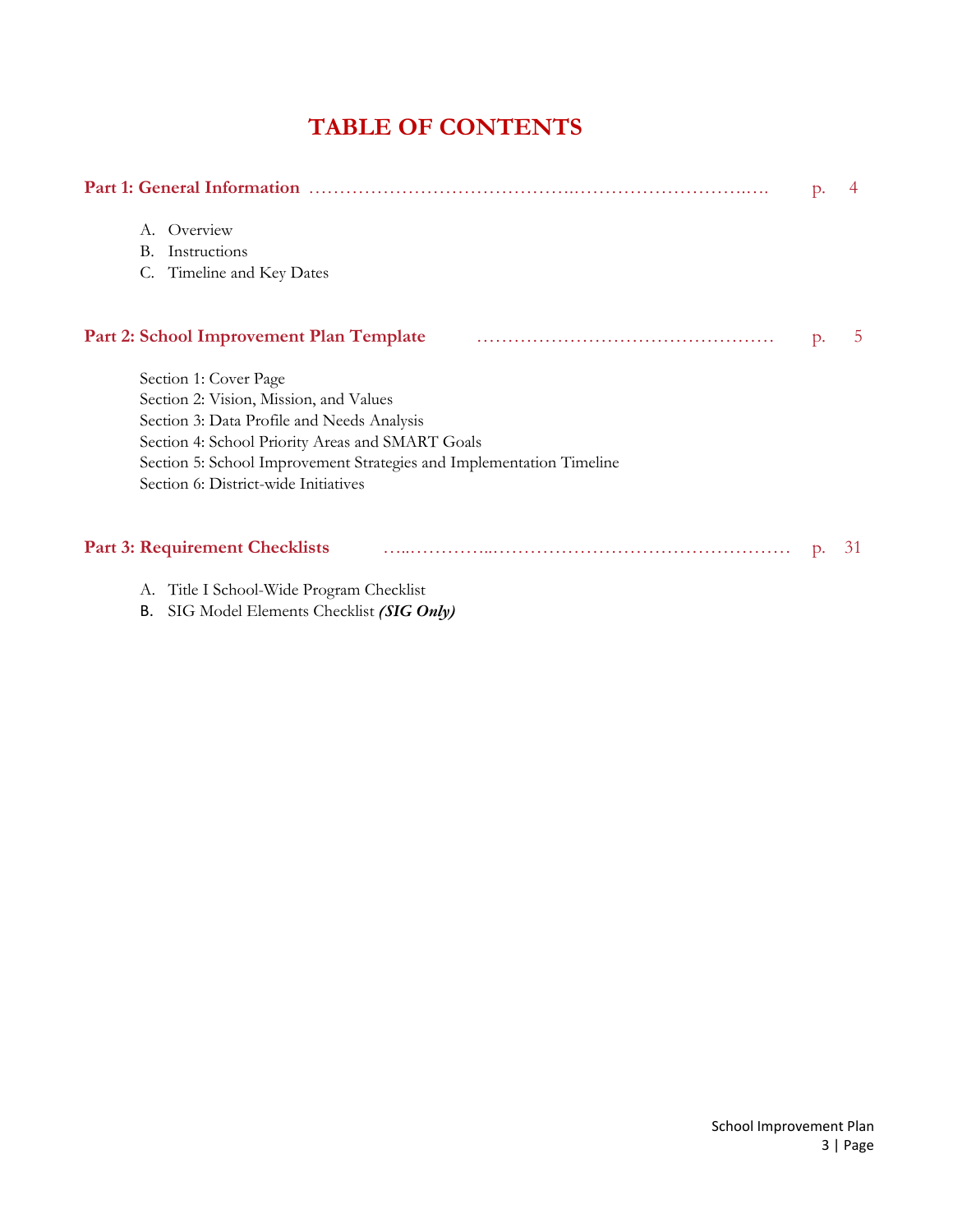# **PAWTUCKET SCHOOL DEPARTMENT**

# **STRATEGIC PRIORITIES AND SUBGOALS**

**Priority A- Teacher and Leader Support**

- **● Goal 1: IMPROVED EDUCATOR AND LEADER PREPARATION & EFFECTIVE PRACTICES IN PERSONNEL MANAGEMENT**
- **● Goal 2: HIGH-QUALITY, RELEVANT PROFESSIONAL DEVELOPMENT & FOCUSED TRAINING FOR EDUCATORS WORKING IN URBAN SCHOOLS**

**Priority B- Early Childhood Education**

- **● Goal 1: COLLABORATION AND COORDINATION**
- **● Goal 2: FOCUS ON QUALITY STANDARDS**
- **● Goal 3: TARGET HIGH QUALITY PRE-K**
- **● Goal 4: FULL DAY KINDERGARTEN**

**Priority C- Personalized Learning**

- **● Goal 1: BUILDING A STATEWIDE CAPACITY TO PERSONALIZE**
- **● Goal 2: BLENDED AND DIGITAL LEARNING**
- **● Goal 3: CAREER READINESS AND PATHWAYS**

**Priority D- Globally Competent Graduates**

- **● Goal 1: SOCIAL AND EMOTIONAL LEARNING AND WELLNESS**
- **● Goal 2: CULTURAL COMPETENCY**
- **● Goal 3: DUAL LANGUAGE AND WORLD LANGUAGE INSTRUCTION**

**Priority E- Informed Instructional Decision-Making**

- **● Goal 1: DATA AND ASSESSMENT LITERACY**
- **● Goal 2: MULTIPLE MEASURE SYSTEMS/AUTHENTIC ASSESSMENT**
- **● Goal 3: BALANCED AND USEFUL ASSESSMENT SYSTEMS**

### **Priority F- Student Centered Resource Investment**

- **● Goal 1: INCREASE RESOURCE FLEXIBILITY**
- **● Goal 2: IMPROVED USE OF FISCAL DATA**
- **● Goal 3: IMPROVEMENT OF STATE FUNDING FORMULA**
- **● Goal 4: RESPONSIBLE RESOURCE INVESTMENT**
- **● Goal 5: IMPROVE SCHOOL FACILITIES**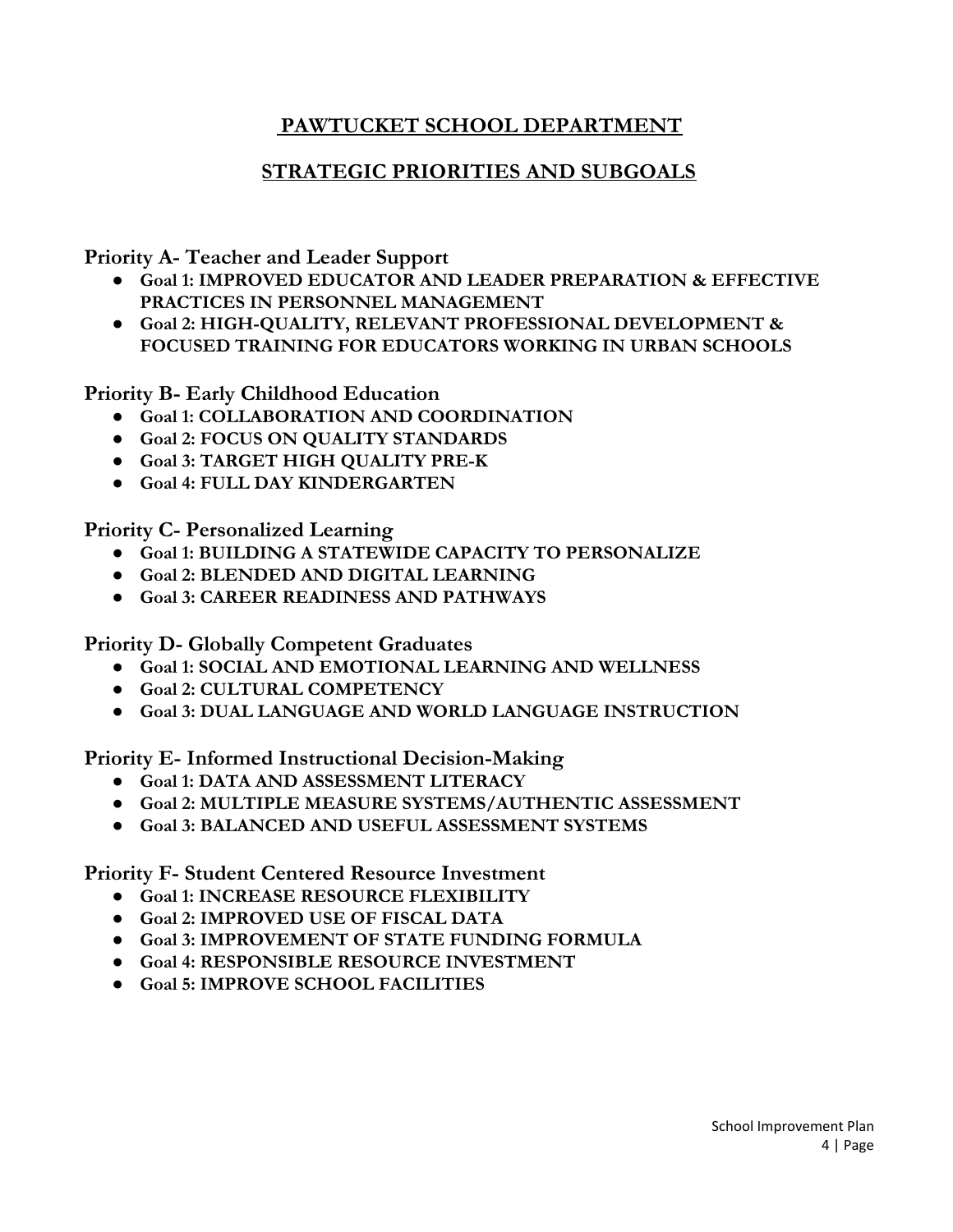# **PART 1: GENERAL INFORMATION**

# **Overview**

Pawtucket Public Schools participate in the Title I Schoolwide Program, which give schools greater latitude in organizing their resources and operations to support school improvement and improved student outcomes. As such, all schools are required to prepare school improvement plans. While PSD requires schools to prepare school improvement plans every two years, federal regulation requires schools to submit school improvement plans every year. The district simplifies this process by asking schools to prepare two-year plans instead of yearly plans, but schools must revisit and modify the plan at the end of the first year and prior to the start of the second year. In other words, schools will be asked to revise their plans between years 1 and 2.

The planning process is the first phase in a very important cycle of implementation effectiveness and performance monitoring. Pawtucket School Department has modified and streamlined the planning process to ensure that it is coherent, comprehensive, actionable, and results-oriented. The new school improvement plan (SIP) template is designed to provide a step-by-step, strategic approach to promote ongoing improvement district-wide. Through the planning process, school teams will:

- 1. Articulate the mission, vision and values of the school;
- 2. Provide a data profile and needs analysis;
- 3. Identify three to four SMART goals to address the prioritized areas of need;
- 4. List specific strategies and implementation milestones to achieve each goal.

### **Instructions**

Review and follow all directions carefully when completing the SIP template. School administrators should collaborate with their Instructional Leadership Teams (ILT) to complete all sections of the SIP template and use the checklist located in the Appendix Section to review the completed plan.

# **Timeline and Key Dates**

| School teams attend SIP planning sessions<br>1.                         | Ongoing                        |
|-------------------------------------------------------------------------|--------------------------------|
| School Teams/Data teams do needs assessment<br>2.                       | Spring of 2018                 |
| School teams submit SIP sections 1-4 to Central Office for review<br>3. | By end of November for<br>2018 |
| 4. Feedback is given to school teams if needed.                         | Ongoing                        |
| School teams incorporate feedback and complete sections 5<br>4.         | Ongoing                        |
| Schools submit a final draft SIP for approval<br>5.                     | End of November of 2018        |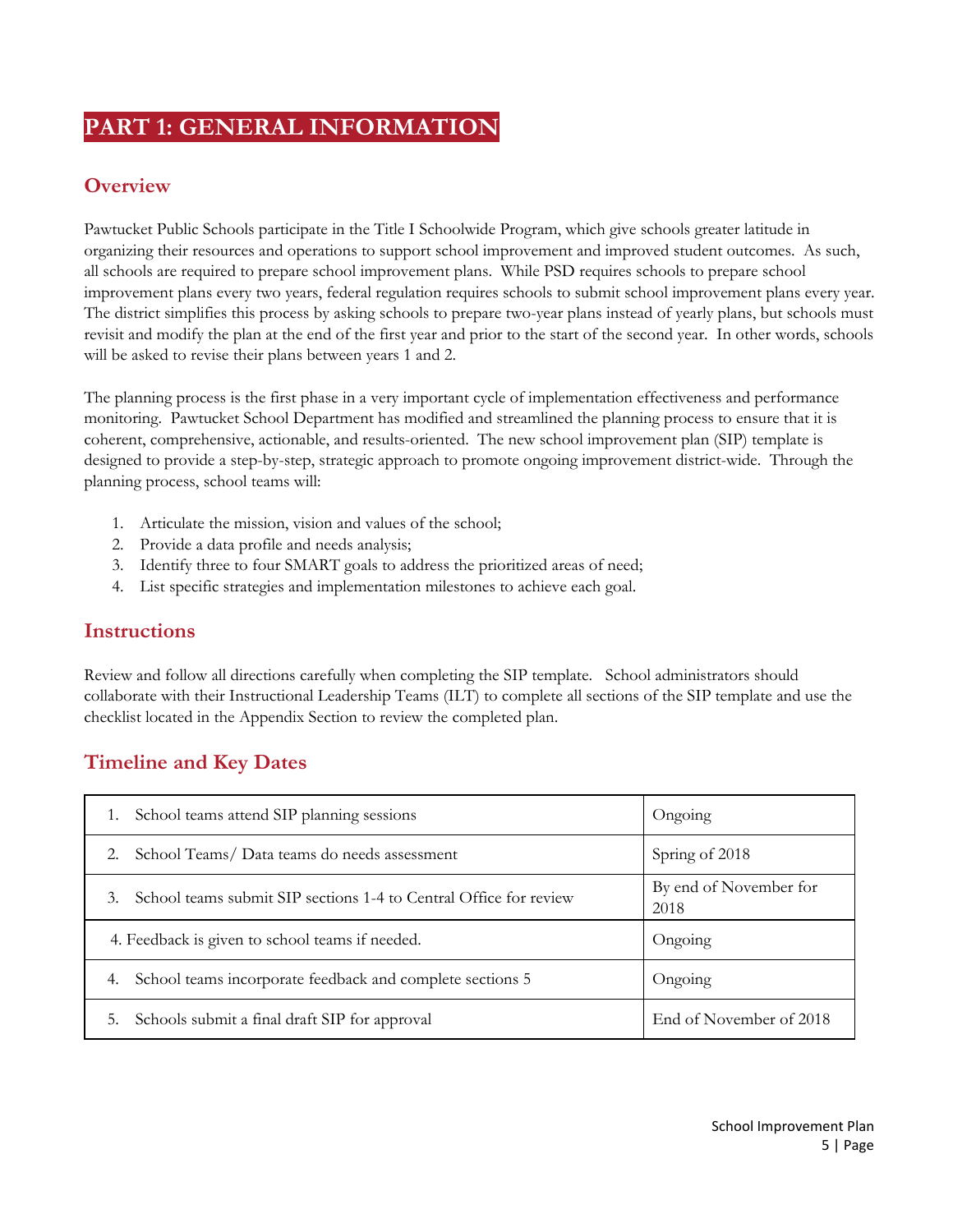# **PART 2: SCHOOL IMPROVEMENT PLAN TEMPLATE**

# **Section 1: Cover Page**

**Instructions:** Please complete this cover page by entering the requested information below.

| Name of School:                                 | Potter-Burns Elementary School                                                                                                                                                                                                                                                                                                                                                                                                                                                                                                                                                                                                                                                                                                                                                                                                                       |  |  |  |
|-------------------------------------------------|------------------------------------------------------------------------------------------------------------------------------------------------------------------------------------------------------------------------------------------------------------------------------------------------------------------------------------------------------------------------------------------------------------------------------------------------------------------------------------------------------------------------------------------------------------------------------------------------------------------------------------------------------------------------------------------------------------------------------------------------------------------------------------------------------------------------------------------------------|--|--|--|
| School Address:                                 | 973 Newport Avenue, Pawtucket, RI 02861                                                                                                                                                                                                                                                                                                                                                                                                                                                                                                                                                                                                                                                                                                                                                                                                              |  |  |  |
| School Principal Name:                          | Mark Andrade, Ed.D.                                                                                                                                                                                                                                                                                                                                                                                                                                                                                                                                                                                                                                                                                                                                                                                                                                  |  |  |  |
| Classification (check one):                     | SIG School<br>$\Box$<br><b>Typical I -Schoolwide School</b><br>X<br>ESEA Waiver Warning School<br>□<br><b>ESEA Waiver Focus School</b><br>□<br><b>ESEA Waiver Priority School</b><br>□<br>None of the above<br>$\Box$                                                                                                                                                                                                                                                                                                                                                                                                                                                                                                                                                                                                                                |  |  |  |
| ILT/SIT Member Names:                           | Dr. Mark Andrade, Principal<br>1.<br>Nicole Dantas, Assistant Principal<br>2.<br>Shannyn Nelson, Chair (Grade 2)<br>3.<br>Danielle Langlois, Recorder (Sp Ed Resource Grades 2 & 3)<br>4.<br>Melanie Albuquerque (Grade K)<br>5.<br>Shaney Andella, (Grade 1)<br>6.<br>7. Kristen Peterson (Grade 3)<br>Lori Leporacci (Grade 3)<br>8.<br>Pat Mazza (Grade 4)<br>9.<br>10. Donna Rundlett (Grade 5)<br>11. Shannon McLaughlin (Grade 5)<br>12. Erin Dube (Parent)<br>13. Kate Schondek (Parent)<br>14. Student Representatives: Leah Blanchette<br>15. President: Kate Schondek<br>16. Vice President: Michelle Bender<br>17. Vice President/Fundraising: Michelle Rivard<br>18. Vice President/Spiritwear: Kathryn Langevin<br>19. Vice President/Volunteer Coordination: Stacy Doyle<br>20. Treasurer: Leeanne Agius<br>21. Secretary: Kelly Baker |  |  |  |
| Parent and Community Member<br>Representatives: | 22. President: Kate Schondek<br>23. Vice President: Michelle Bender<br>24. Vice President/Fundraising: Michelle Rivard                                                                                                                                                                                                                                                                                                                                                                                                                                                                                                                                                                                                                                                                                                                               |  |  |  |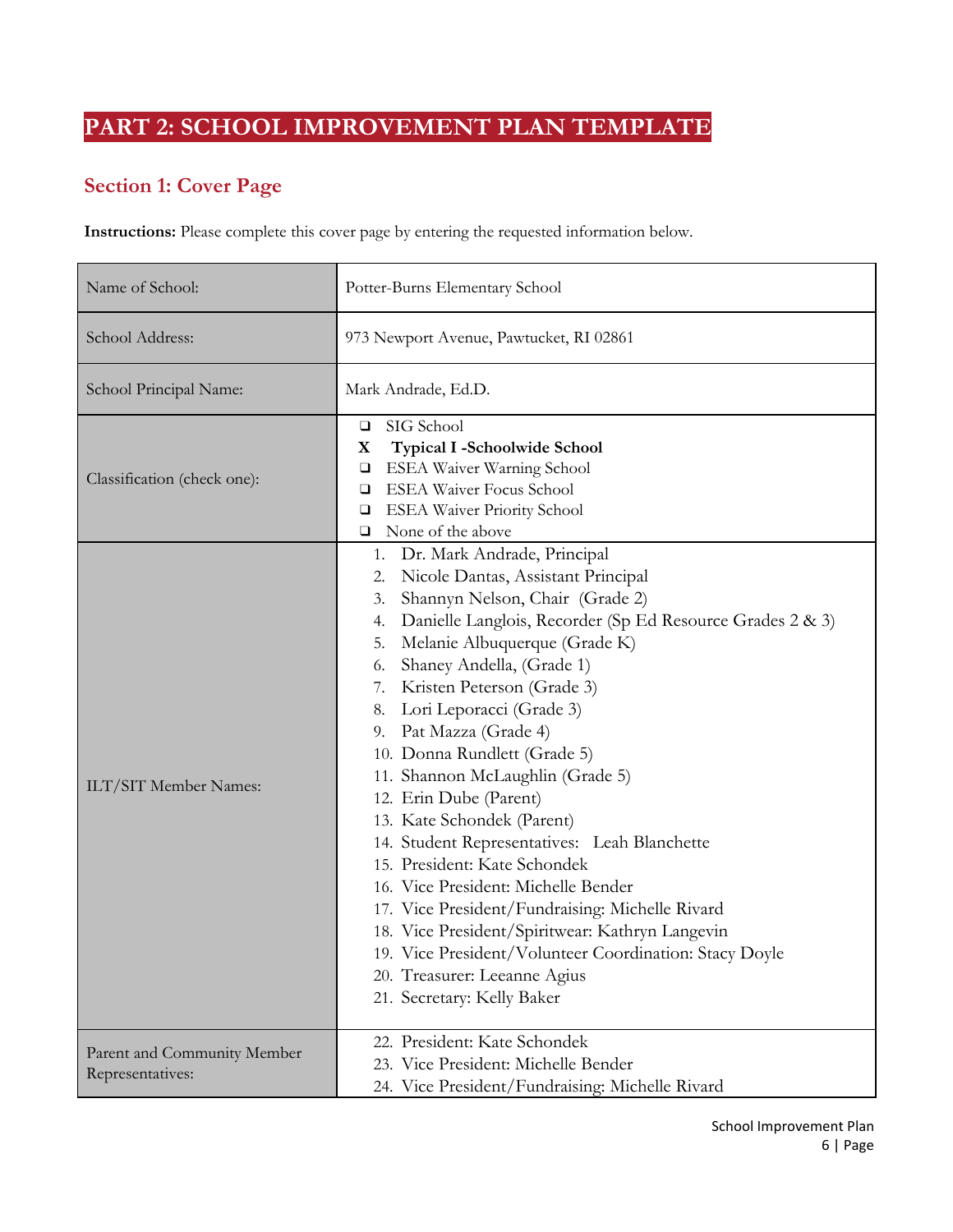|                             | 25. Vice President/Spiritwear: Kathryn Langevin        |  |  |  |  |
|-----------------------------|--------------------------------------------------------|--|--|--|--|
|                             | 26. Vice President/Volunteer Coordination: Stacy Doyle |  |  |  |  |
|                             | 27. Treasurer: Leeanne Agius                           |  |  |  |  |
|                             | 28. Secretary: Kelly Baker                             |  |  |  |  |
|                             | 29. Erin Dube                                          |  |  |  |  |
| Superintendent :            | Patti DiCenso                                          |  |  |  |  |
| Superintendent's Signature: | Date:                                                  |  |  |  |  |
| School Principal Signature: | Mark Andrade<br>Date: $10/2/18$                        |  |  |  |  |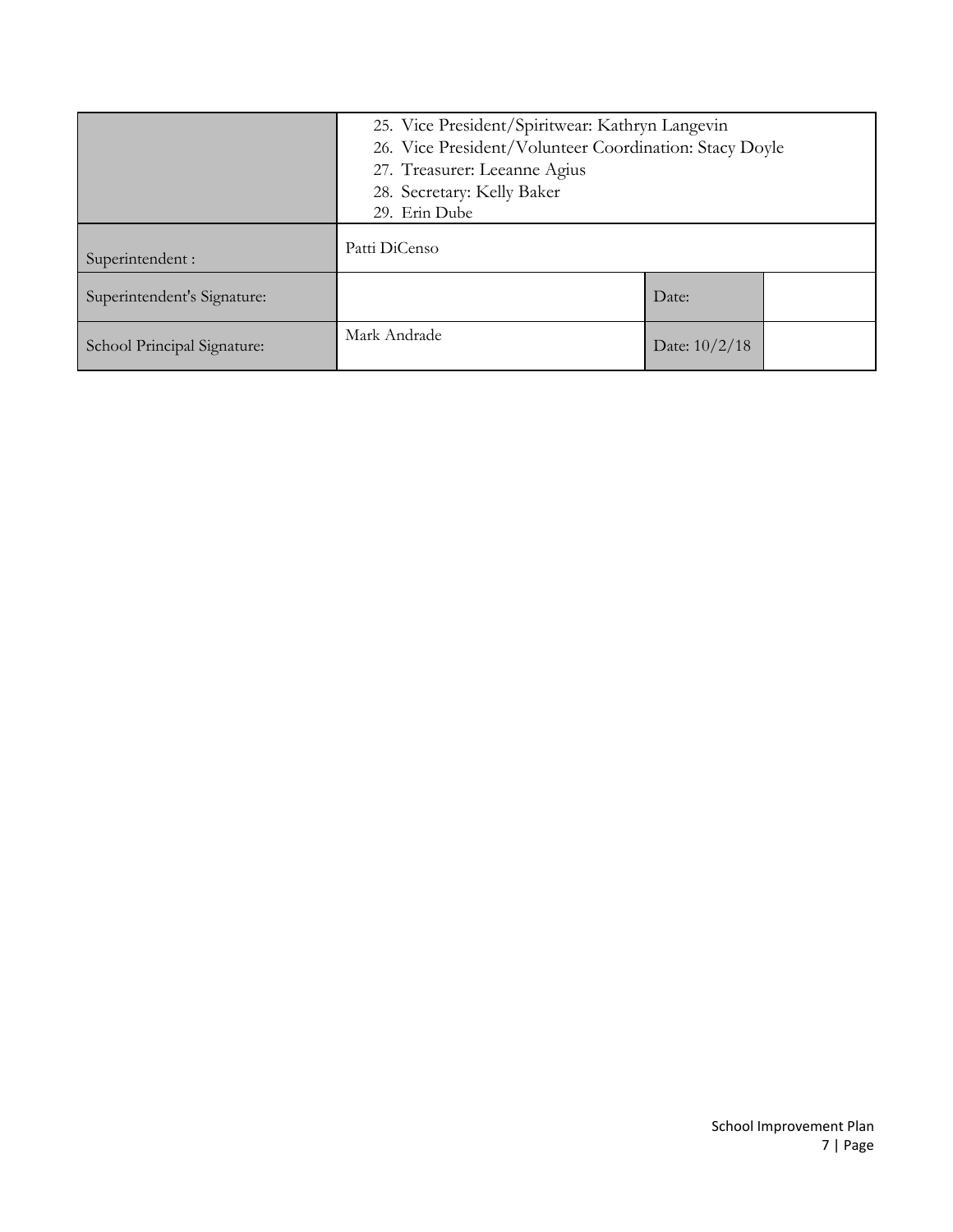# **Section 2: Vision, Mission, and Values**

**Instructions:** Using the space provided below, insert the school's vision statement describing the school's aspirations for the future. Insert the mission statement explaining the school's driving purpose. Lastly, define the core values or guiding beliefs that are to be embodied by all staff, students, and members of the school community.

What is the school's **vision statement**?

#### **Our Vision**

*Potter-Burns' students will reach high levels of academic performance and citizenship.*

- Is a picture of what we believe the school can become in the future.
- Is feasible and achievable.
- Is communicated through our school-wide (SMART) goals and School Improvement Action Plans.
- Is disseminated through our School Improvement Action Plans that affect teaching & learning

What is the school's **mission statement**?

#### **Our Mission**

*It is the mission of the Potter-Burns Learning Community to enable our students to become well educated* members of society. We, the faculty and staff, with the cooperation and support of parents and the community, *will hold all our students accountable to reach high standards of academic performance and citizenship. Through high quality, ef ective instruction, students will learn to work cooperatively with others, become creative problem solvers and responsible, lifelong learners.*

#### **Tactical Approach**

- We will utilize the Common Core Standards, multiple teaching strategies, best practices, and standards-based instruction to improve student achievement in reading comprehension and vocabulary.
- We will utilize the Common Core Standards, multiple teaching strategies, best practices, and standards-based instruction to improve student achievement in writing proficiency.
- We will utilize the Common Core Standards, multiple teaching strategies, best practices, and standards-based instruction to improve student achievement in math problem solving and computation.
- We will work collaboratively with parents, teachers, and students to create a school culture that fosters respect, responsibility, and integrity.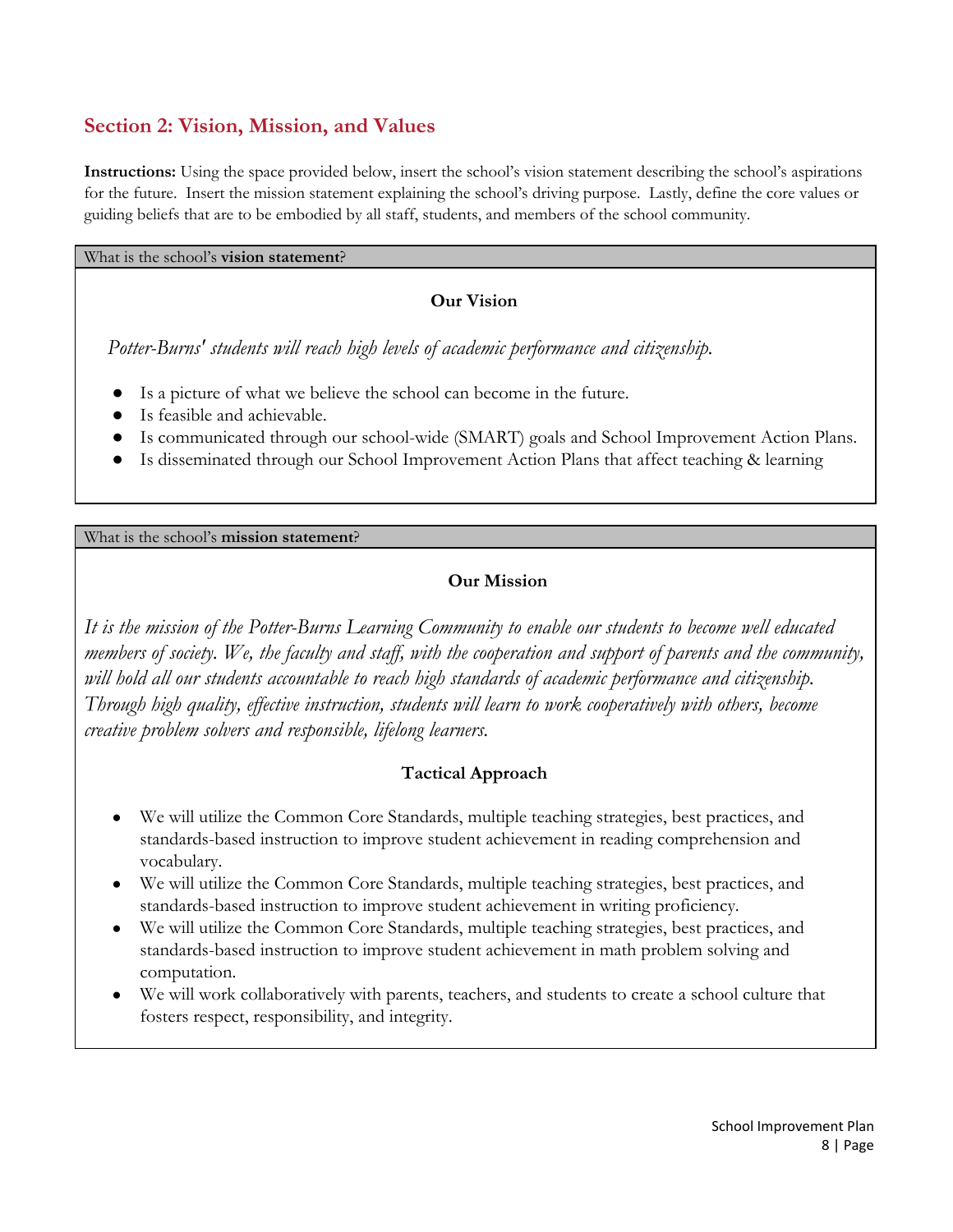What are the school's **core values**?

#### **"Striving for Academic Excellence"**

#### *["Children are the world's most valuable resource and its best hope for the future](http://thinkexist.com/quotation/children_are_the_world-s_most_valuable_resource/174301.html)" John F. Kennedy, 35th President of the United States*

### **WE BELIEVE:**

- Every individual can learn (ACE, Achieve Core Excellence)
- Every child and family is of equal value and deserves respect.
- Every individual in the community has a responsibility for the education and well-being of its members.
- High expectations and high standards for all learners result in higher achievement.
- All children deserve to come to school ready to learn every day.
- The strength of diversity is an asset.
- The strength of a community is its ability to advocate for all its children.
- Well-prepared learners meet the challenges of a global competitive market.
- Our school is a community where honesty, responsibility, respect, and caring are important and practiced by all (3 R's: Respectful, Responsible, & Ready)
- School improvement is continuous.
- Communication is to be open and honest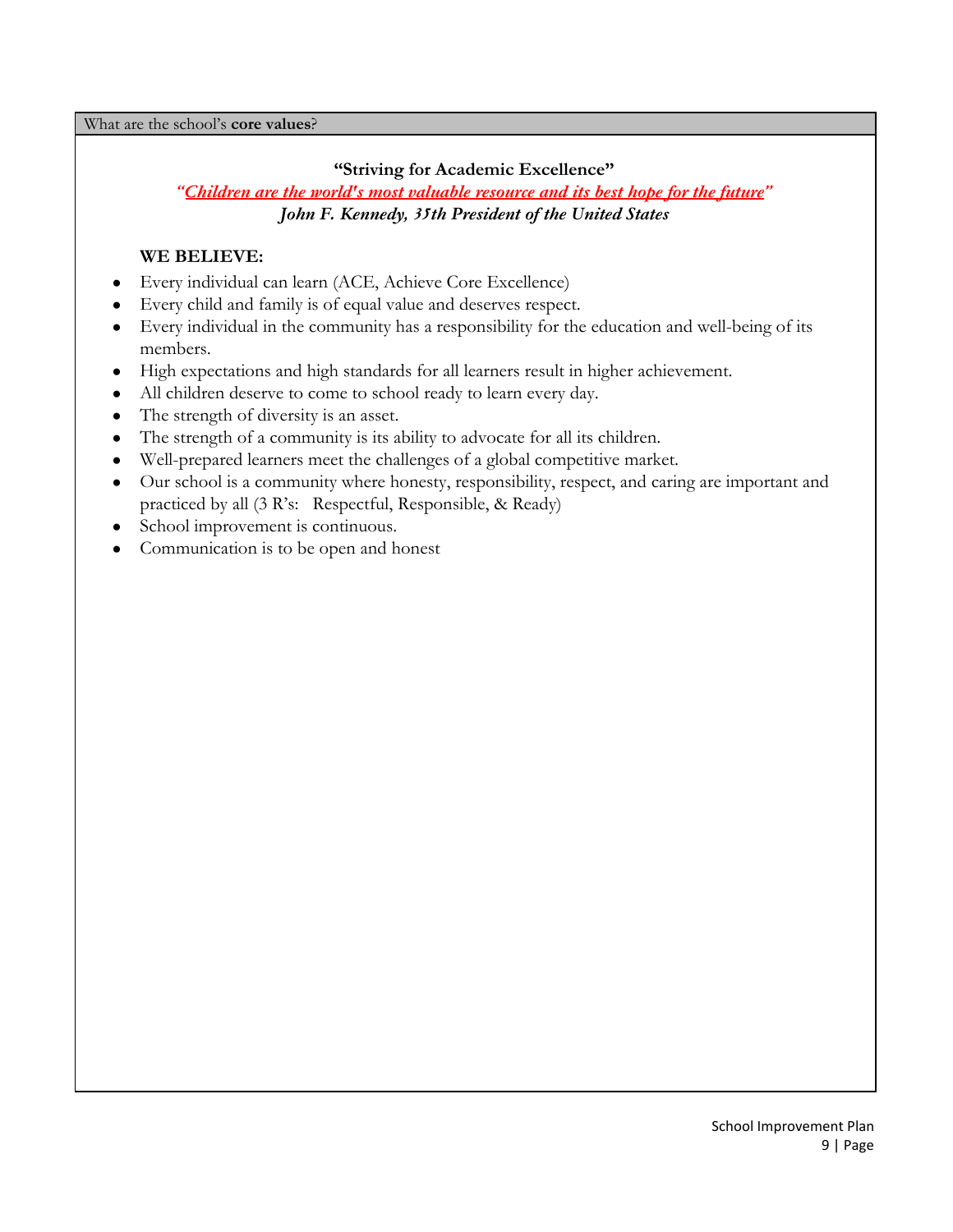# **POTTER-BURNS HOME & SCHOOL PACT**

#### **As a school, we agree to:**

- Teach classes using best practices to address the needs of all our students
- Have high expectations and help every child to develop a love for learning
- Communicate regularly with families about student progress
- Provide a safe and caring learning environment
- Actively participate in collaborating with families and my colleagues to make our school an accessible and welcoming place which will help students achieve our school's high academic standards
- Respect school, students, staff, and families by being Approachable, Available, and Affirming (3) A's**)**

#### **As students, we agree to:**

- Read for at least 30 minutes every day
- Strive to ACE (Achieve Core Excellence)
- Ask for help whenever there is a problem
- Come to school ready to learn and work hard (3 R's: Respectful, Responsible, and Ready)
- Know and follow school and class rules Respect the school, classmates, staff and families

#### **As family, we agree to:**

- Provide a quiet time and place for homework
- Read to my child and/or encourage my child to read at least 30 minutes every day
- Ensure that my child attends school every day, gets adequate sleep, and is at school on time
- Regularly monitor my child's progress in school
- Participate in school activities such as school decision making, volunteering and/or attending parent/teacher conferences
- Communicate the importance of education and learning to my child
- Respect the school, staff, students, and families

| Student:         |
|------------------|
| Parent/Guardian: |
|                  |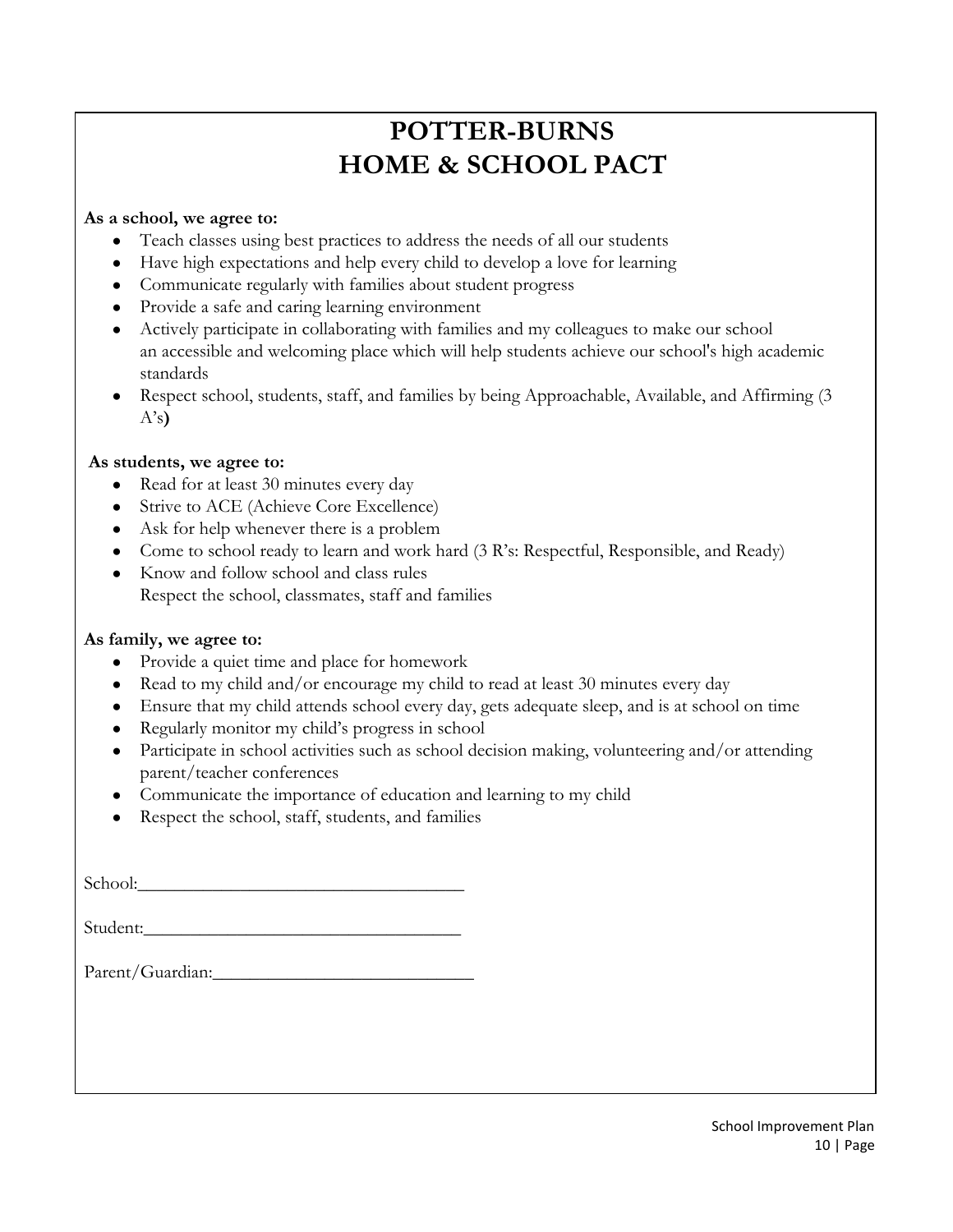# **POTTER-BURNS EMPLOYEE SOCIAL CONTRACT**

At Potter-Burns, we desire a working environment that is safe, friendly, and helps us to grow as professional educators. Furthermore, we recognize that the success of our students depends on creating a strong school culture. We commit to the following in order to achieve this vision:

### **COMMUNICATION:**

We communicate clearly, honestly, and frequently, framing our conversations in a positive way.

We are good listeners, seeking to understand, and asking questions when something is unclear.

#### **PROFESSIONALISM:**

We acknowledge that each person in our school has a role to play and is striving to become better as an educator. We pull our weight, living up to our responsibilities for the betterment of the whole school community.

We actively encourage and help one another to continuously improve, providing both positive feedback and constructive criticism. We maintain an open, growth oriented mindset to the feedback we receive.

We respect one another's time.

We are faithful to  $\le$  school> core beliefs, structures, and strategies and seek clarity if guidelines and expectations are unclear. We will use the No Bully System.

### **CONFLICT RESOLUTION:**

We agree to establish a safe time and space for resolving conflicts, and that this should occur when we are calm, with an open mind and an open heart.

We approach conflicts and disagreements with a goal of resolving them, directly engaging the person with whom we have a problem. We recognize that we work to achieve a common goal.

Even when we agree to disagree, we don't hold grudges, spread gossip or rumor, and remain willing to re-engage and treat one another cordially. We recognize it is important to model this for our students.

#### **RESPECT:**

As a staff, we are aware that we "make the weather" in our building. We are sensitive to one another's needs and feelings.

We take the time to greet one another in passing, celebrate our individual and collective success, and we extend a hand when our colleagues struggle and need support.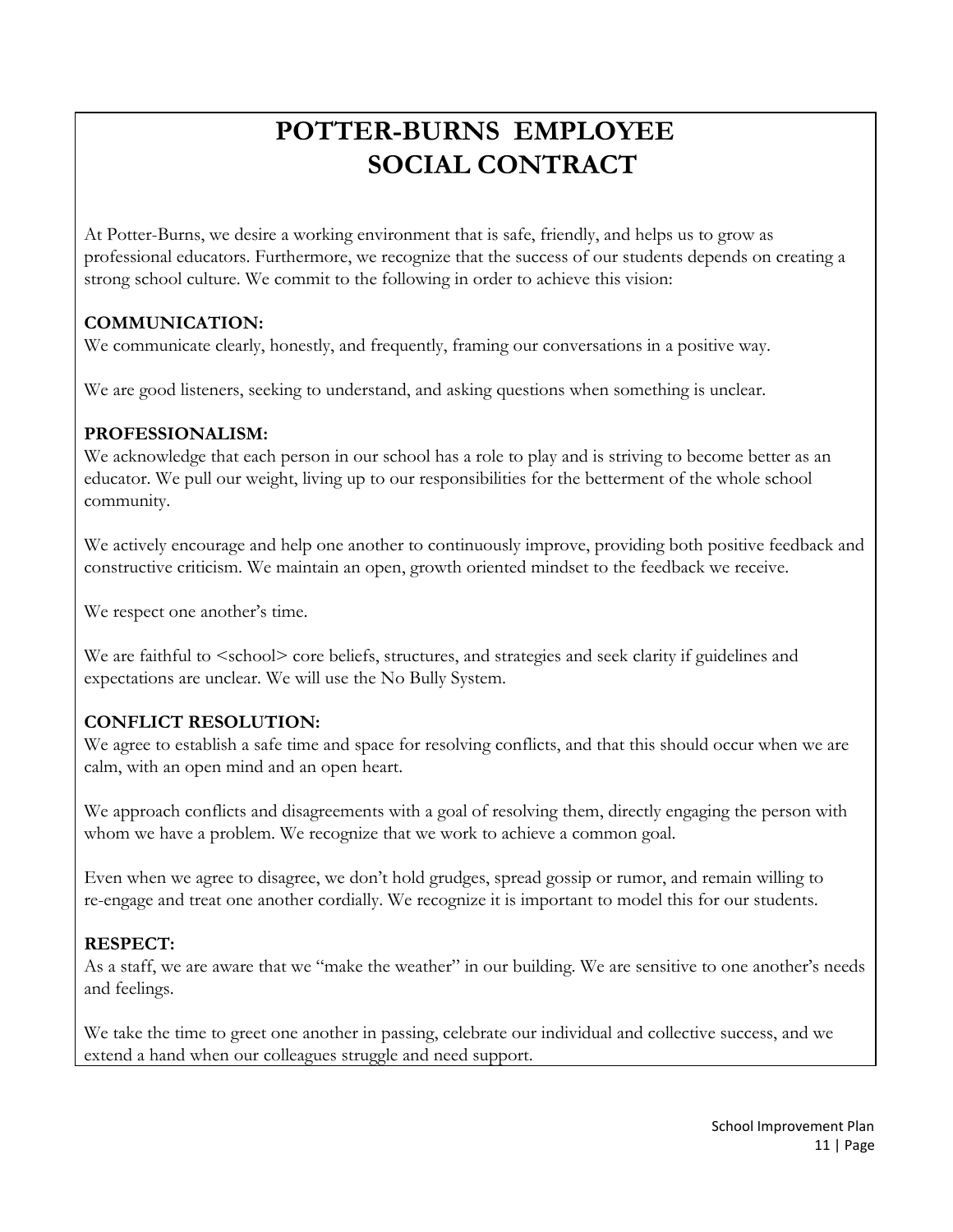# **Section 3: Data Profile and Needs Assessment**

#### **3.1. SCHOOL DATA PROFILE**

**Instructions:** Complete the school data profile below by providing enrollment and demographic data for the current school year and inserting achievement and school climate data for the past several years.

| <b>Grades</b>           |                                             | $K-5$      |               | # of Admin | $\overline{2}$ |                       |                | # of Teachers                           | 40  |                       | # of Sup Staff |            | $\overline{2}$ |
|-------------------------|---------------------------------------------|------------|---------------|------------|----------------|-----------------------|----------------|-----------------------------------------|-----|-----------------------|----------------|------------|----------------|
| 5-Year Enrollment Trend |                                             |            |               |            | $-15.2%$       |                       |                |                                         |     |                       |                |            |                |
|                         |                                             |            |               |            |                |                       |                | Student Demographic Breakdown 2018-2019 |     |                       |                |            |                |
| % Black                 | 16%                                         |            | Hispanic      |            | 20%            |                       | White          |                                         | 58% |                       | Other          |            | 6%             |
| % Spec Ed               | 26%                                         |            | $%$ LEP       |            | 8%             |                       | % Free/Reduced |                                         | 63% |                       |                |            |                |
|                         |                                             |            |               |            |                |                       |                |                                         |     |                       |                |            |                |
|                         | <b>School Longitudinal Performance Data</b> |            |               |            |                |                       |                |                                         |     |                       |                |            |                |
| <b>STAR</b>             |                                             |            | $2015 - 2016$ |            |                | 2016 - 2017           |                |                                         |     |                       | $2017 - 2018$  |            |                |
|                         |                                             | All        | <b>IEP</b>    | <b>LEP</b> |                | All                   | <b>IEP</b>     | <b>LEP</b>                              |     | All                   | <b>IEP</b>     | <b>LEP</b> |                |
| Reading                 |                                             | 54%        | N/A           | N/A        |                | 57%                   | N/A            | N/A                                     |     | 51%                   | N/A            | N/A        |                |
| Math                    |                                             | 71%        | N/A           | N/A        |                | 74%                   | N/A            | N/A                                     |     | 75%                   | N/A            | N/A        |                |
| <b>Early Literacy</b>   |                                             | 51%        | N/A           | N/A        |                | 54%                   | N/A            | N/A                                     |     | 56%                   | N/A            | N/A        |                |
|                         |                                             |            |               |            |                |                       |                |                                         |     |                       |                |            |                |
| <b>PARCC</b>            |                                             | All        | <b>IEP</b>    | <b>LEP</b> |                | All                   | <b>IEP</b>     | <b>LEP</b>                              |     |                       |                |            |                |
| Reading                 |                                             | 36%        | 4%            | $0\%$      |                | 40.7%                 | 9%             | $0\%$                                   |     |                       |                |            |                |
| Math                    |                                             | 39.5%      | $0\%$         | $0\%$      |                | 37.0%                 | 24%            | 13%                                     |     |                       |                |            |                |
| <b>Science NECAP</b>    |                                             | 50.6       | N/A           | N/A        |                | 50.6                  | N/A            | N/A                                     |     |                       |                |            |                |
|                         |                                             |            |               |            |                |                       |                |                                         |     |                       |                |            |                |
| <b>RICAS</b>            |                                             |            | $2017 - 2018$ |            |                |                       | $2018 - 2019$  |                                         |     |                       |                |            |                |
|                         |                                             | <b>All</b> | <b>IEP</b>    | <b>LEP</b> |                | All                   | <b>IEP</b>     | <b>LEP</b>                              |     | All                   | <b>IEP</b>     | <b>LEP</b> |                |
| Reading                 |                                             | Ģ.         | ?             | Ģ.         |                |                       |                |                                         |     |                       |                |            |                |
| Math                    |                                             | ?          | ?             | ?          |                |                       |                |                                         |     |                       |                |            |                |
| Science                 |                                             | ċ.         | ?             | ?          |                |                       |                |                                         |     |                       |                |            |                |
|                         |                                             |            |               |            |                |                       |                |                                         |     |                       |                |            |                |
|                         |                                             |            |               |            |                | <b>School Climate</b> |                |                                         |     |                       |                |            |                |
|                         |                                             |            | $2015 - 2016$ |            |                | 2016 - 2017           |                |                                         |     |                       | $2017 - 2018$  |            |                |
|                         |                                             | <b>All</b> | <b>IEP</b>    | <b>LEP</b> |                | <b>All</b>            | <b>IEP</b>     | <b>LEP</b>                              |     | <b>All</b>            | <b>IEP</b>     | <b>LEP</b> |                |
| Attendance              |                                             | 95.1%      | N/A           | N/A        |                | 95.1%                 | N/A            | N/A                                     |     | 95.4<br>$\frac{0}{0}$ | N/A            | N/A        |                |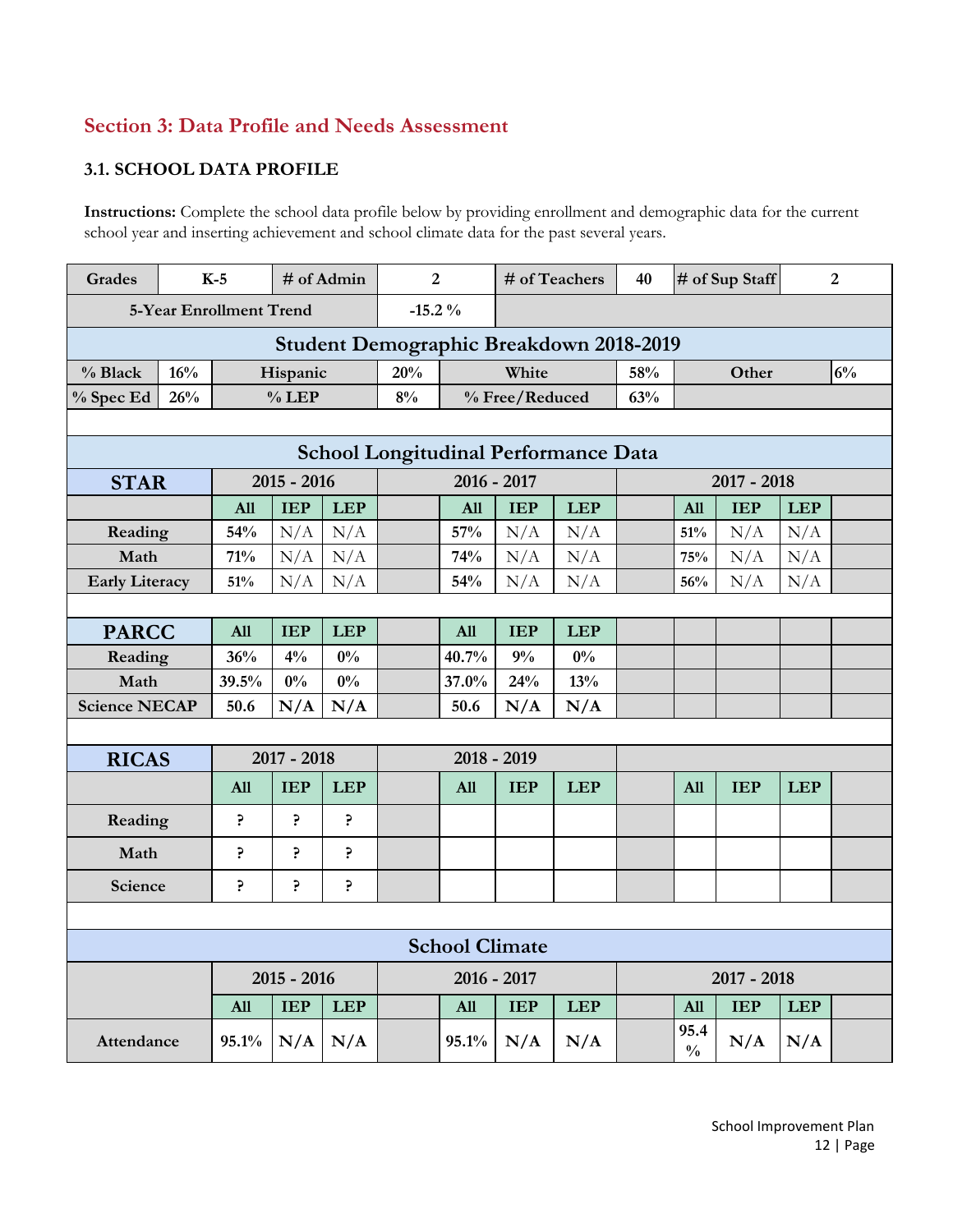| $\sim$<br>$\frac{0}{0}$<br>onically<br>un.<br>Absent | 9.13% | $1.36^{0/7}$<br>"∩. | $97\%$ |  | $1.26\%$ | 44% | .88% |  | <b>Q</b> 07<br>-<br>$\mathbf{0.7}$<br>$\frac{0}{0}$ | $.66\%$ | $.66\%$ |  |
|------------------------------------------------------|-------|---------------------|--------|--|----------|-----|------|--|-----------------------------------------------------|---------|---------|--|
|                                                      |       |                     |        |  |          |     |      |  |                                                     |         |         |  |

#### **3.2. NEEDS ANALYSIS**

**Instructions:** Prior to identify goals and strategies, school teams must engage in a thorough needs assessment to evaluate the current state of the school. School administrators and teams should carefully analyze school qualitative and quantitative data to identify school strengths and areas for development. Consider strengths and weaknesses in the following areas: academic achievement, teacher and leader effectiveness, curriculum and instruction, family and community engagement, use of time, use of data, culture and climate, and non academic supports. Summarize the school's greatest strengths and growth areas and provide specific data points to support the analysis. Data from previous years PARCC data (Reading, Math), Science NECAP, current year's STAR Reading and Math Assessments, and district writing tasks was analyzed to determine our strengths and areas of need. Although progress has been made, we still have a significant percentage of students performing below proficiency in literacy and mathematics.

#### **3.2. Federally Aligned Comprehensive Needs Assessment**

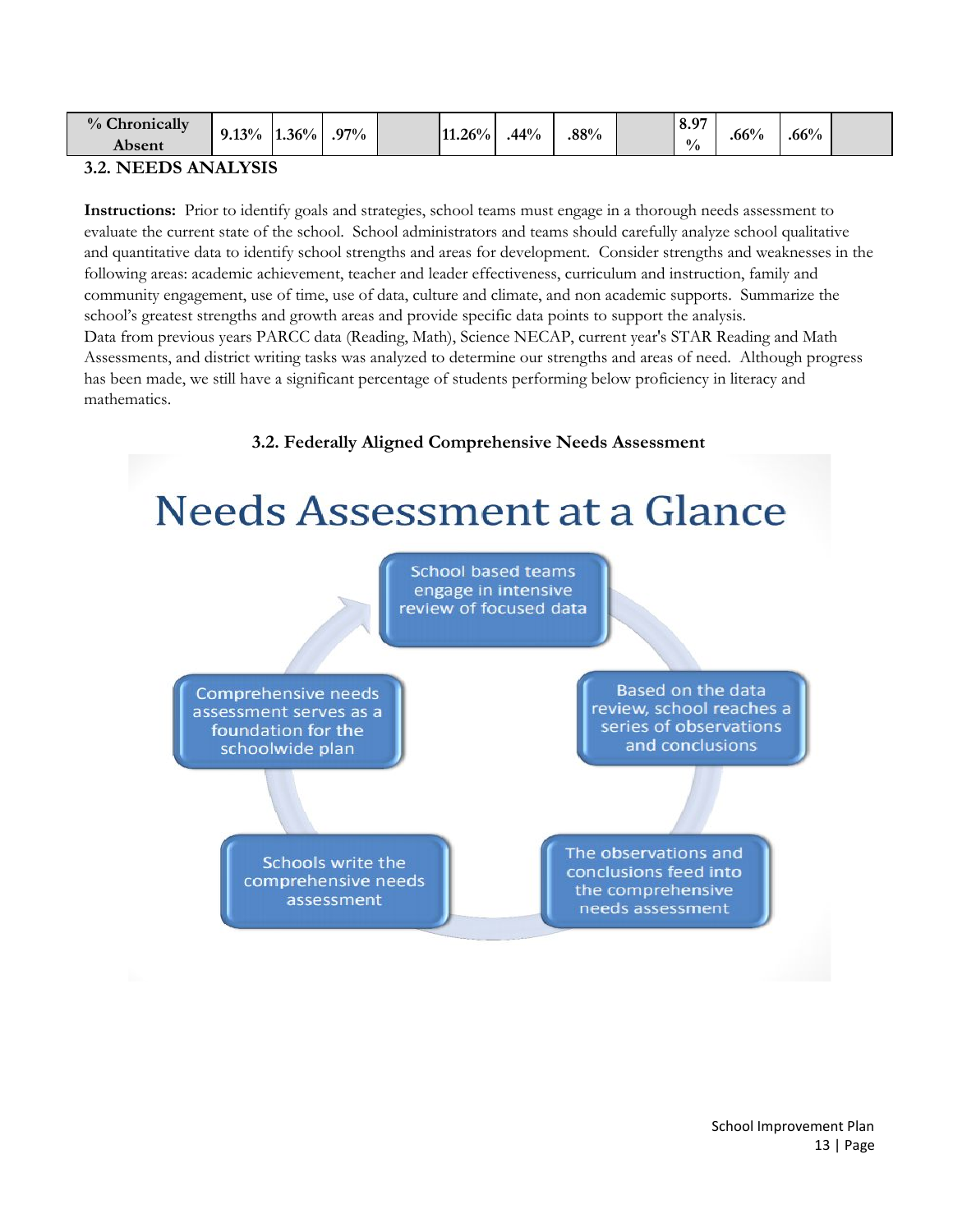# **Domains for Study**



# **Identify and Gather Data**

#### Different Types of Data

- · Student demographics
- · School culture and climate
- · Academic achievement
- College and career readiness
- · Instructional data
- Family and community engagement
- School operations and management

#### **Different Sources of Data**

- Surveys
- Focus groups
- State and local assessments
- . Lesson plans and student work
- Curriculum and assessment materials
- · Observations reports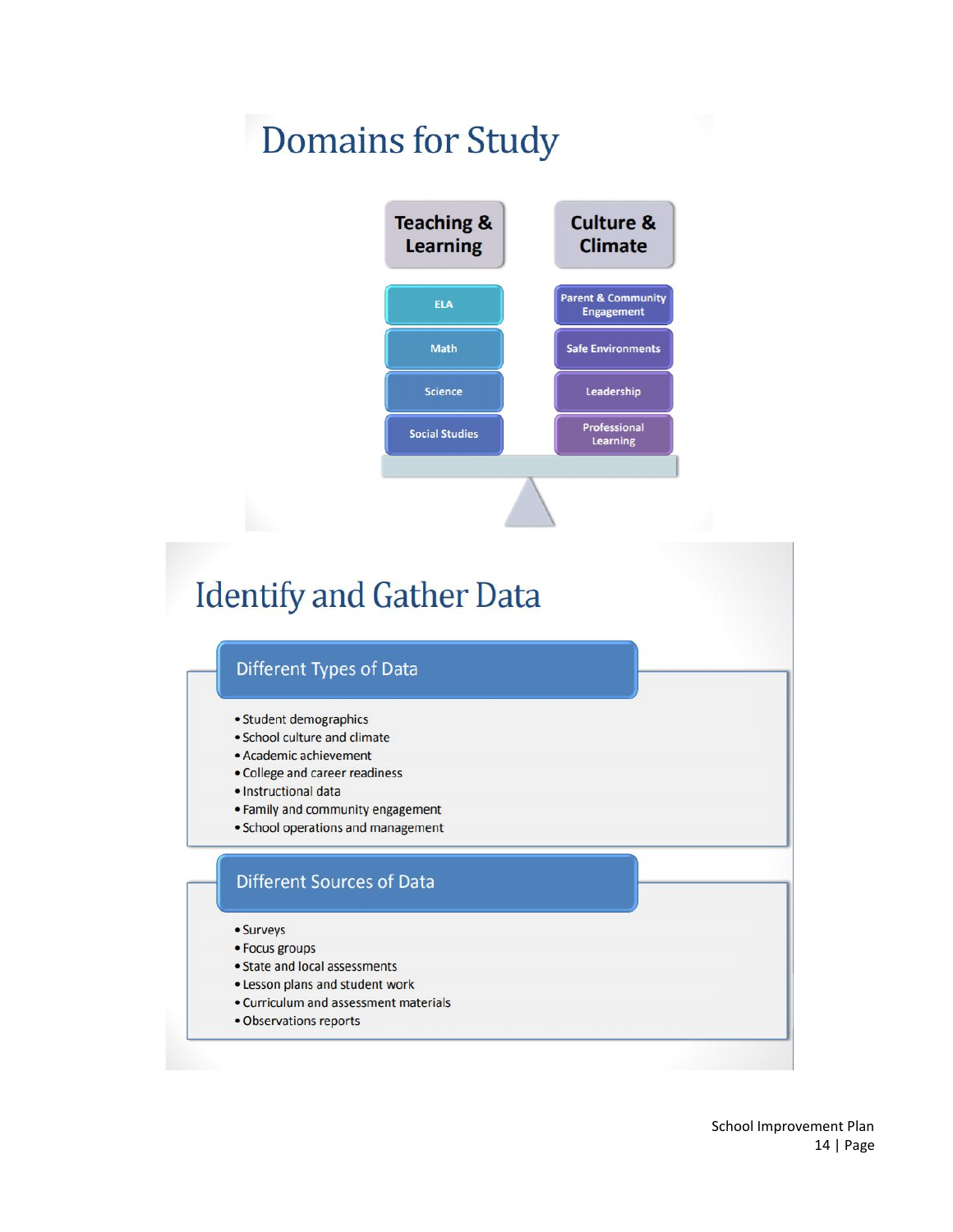#### Summarize the school's greatest **strengths**.

Our strengths include having strong goals and expecting all of our students to achieve core excellence. This is evident in increase of at least 3% each year in reading. Additionally, we have had consistent growth in mathematics and science. We have demonstrated significant growth in writing.

We have a strong RTI team and process where we identify struggling students early on and provide them with the needed supports and interventions. Teachers use formative assessments to adjust instruction based on student need. Teachers are committed to professional learning communities that foster collaboration and data analysis. There is continued collaboration with regular education teachers with special education and ELL teachers. Teachers are leaders who participate in district initiative, serve on committees and attend professional development. Lead Teachers for Grade Spans, K-2, 3-5

We have a safe, positive school culture that is supported by our school wide plan as well as social and emotional instruction and support.

> School wide increase in reading  $-10\%$  over the past 4 years School wide increase in mathematics  $-8\%$  over the past 4 years School wide increase in writing  $-15\%$  over the past 4 years Science proficiency - 18% over the past 4 years

Below is an exhaustive, but not complete list of systems and strategies currently in place to raise Potter-Burns to the next level:

- PLC's focus –data analysis, RTI interventions
- Collaborative culture with shared vision
- 504 accommodations
- IEP accommodations
- Progress Monitoring
- Reading, Special Ed, and ELL Support collaboration with classroom teachers
- Social & Emotional Health Instruction & Support
- School Wide Behavior Plan (3 R's: Responsible, Respectful & Ready)
- Mandarin Program
- Enrichment Through the Arts Program
- ELA Curriculum Workshops w/district staff
- PLC work
- Math Committee
- Writing Committee
- Science Project Success
- Formative Assessment Workshops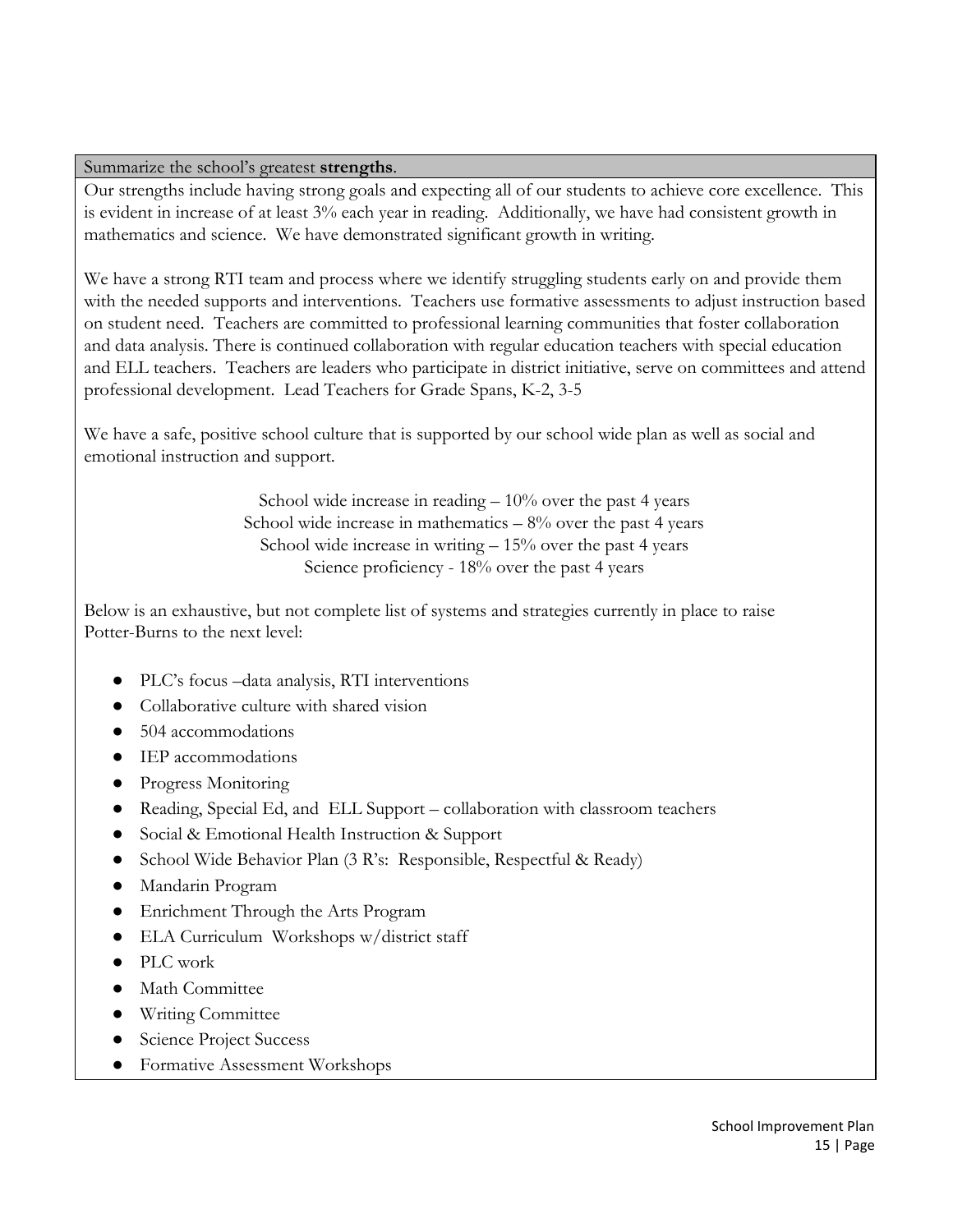- RICAS Committee & Celebrations
- RICAS Jump Start & Celebration
- School Wide Behavior Planning Committee
- RTI Team
- Special Education & IEP Teams, 504 Team
- School Safety & Preparedness Team
- Green Team

#### **Celebrations**

- Peace Summit
- RICAS Dinner
- Science RICAS Celebration
- RICAS Breakfast
- Literacy Coffeehouses (grade 2)
- Science Showcase (grade 3)
- Spirit Week
- End of Year Presentations (K, 5)
- Olympic Day
- May Arts' Festival
- Year-End Awards, Presentations

#### **Use of External Resources**

- No Bully
- COZ After-school Program
- The Play (Pawtucket Literacy and Artists for You) Partnership (GAMM Theater)
- Backpack Program
- Slater Mill Project
- Audubon Project
- GREAT Program
- RI Philharmonic Orchestra Partnership
- Recycling Project
- Hasbro Partnership
- Hyundai Partnership
- Holiday Baskets, Donations,
- Pennies for Patients
- Heart Association
- Pawsox Partnership (Most Improved Recognition)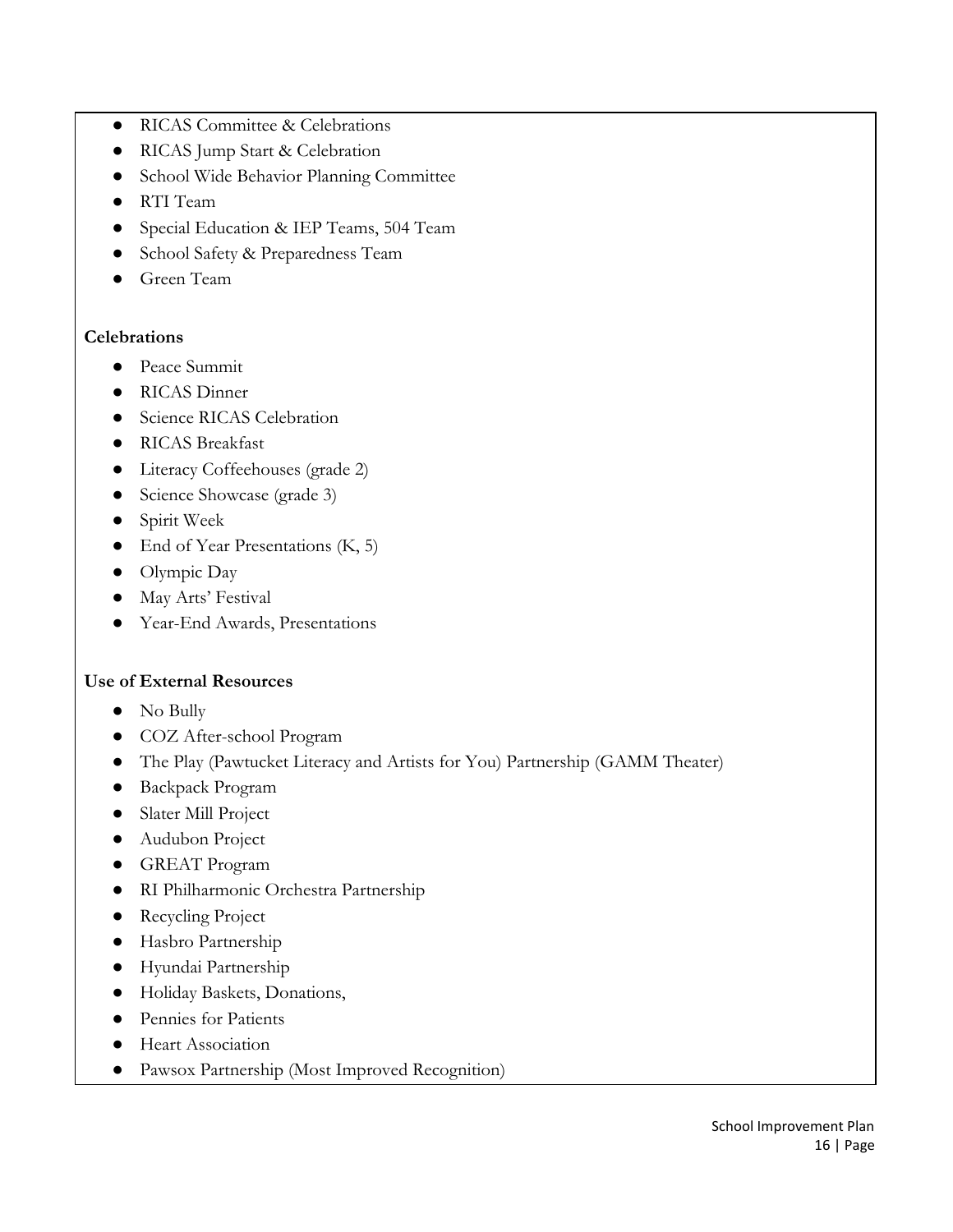- City of Pawtucket Photo Contest
- Pawtucket Public Library Summer Reading Initiative
- Pawtucket Public Library Library Card Program
- School Library Book –Voting/Contest
- Tolman Baseball Story Day
- Pawtucket Water Board Presentation
- URI Nutrition Program
- FFVV Fruits & Veggies Program
- **SPARK Grants**
- National Grid

#### **School Activities**

- Accelerated Reading Contest
- Literacy Ornament Night
- Pawtucket Citywide Health & Wellness Day
- Title 1 Open House
- Title 1 Kindergarten Orientation
- Transition Program –Goff
- Grade 2 Science Butterfly Presentation
- Grade 2 Writing Coffeehouse Presentation
- Grade 2 Pen Pals Program
- Grade 3 Rocks & Mineral
- Grade 3 Flat Stanley
- Grade 4 Book Club
- Grade 5 Math Contests
- Back to School Picnic
- Feinstein Program
- USA Roller Skating Nights
- Family Bingo Nights
- Family Bowling
- Pumpkins at Potter
- Elf Shop
- Mother's Day Plant Sale
- Dance Events
- Academic Celebrations & Recognitions
- Olympic Day
- Peace Summit/No Bully Assemblies
- Red Ribbon Program Say No To Drugs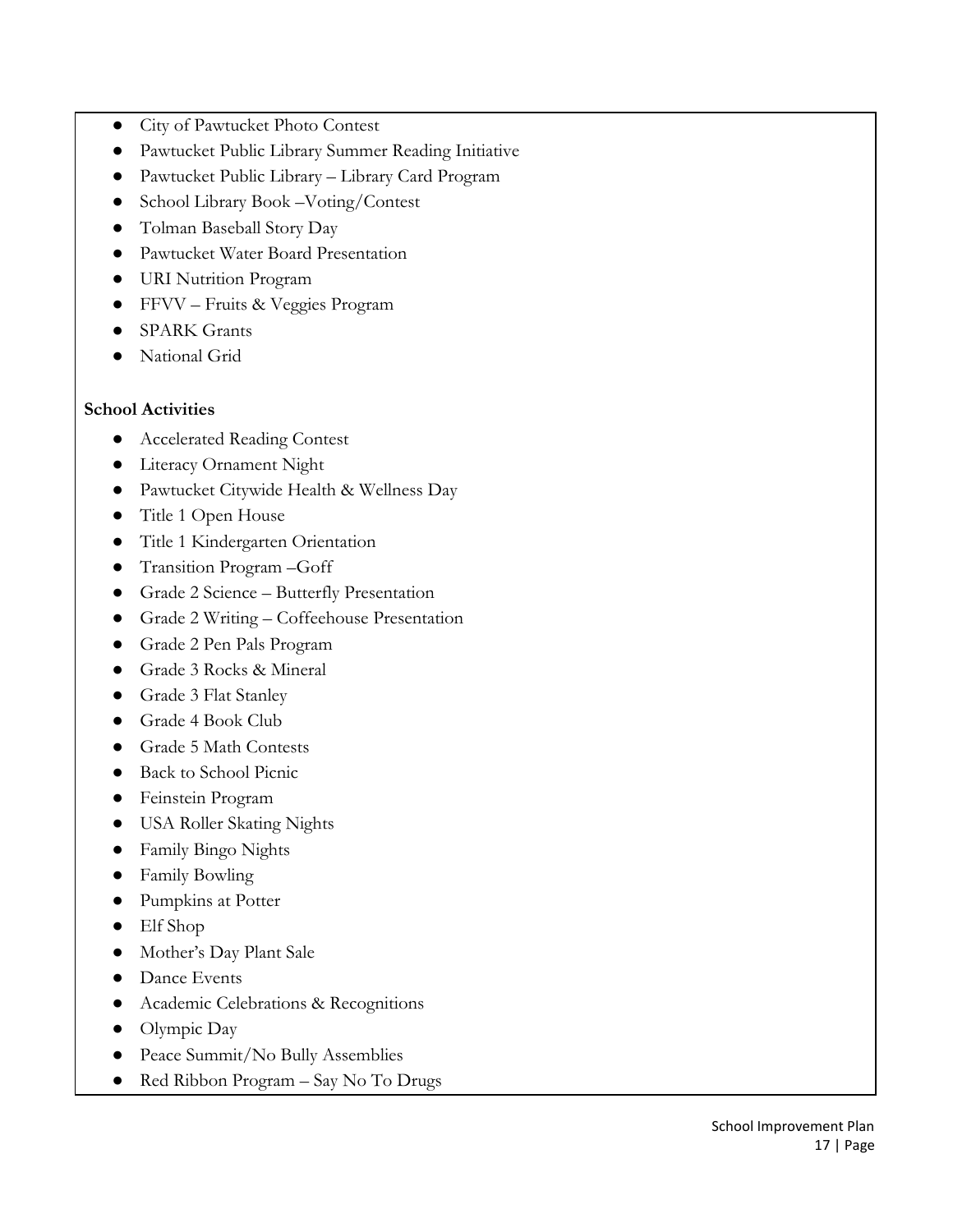- Scholastic Book Read
- Summer Challenge
- Student of the Month
- Writer of the Month
- Safety Patrol
- Hasbro Beyond School Walls Mentorship
- Hasbro Writing Pen Pals
- Hasbro Global Lessons Program
- Girls on the Run
- Welcome Back Night

Summarize the school's most significant **growth areas**.

- Our school's most significant growth area is mathematics where SWD with proficiency increased by 24%.
- There is a 4% increase in reading with students who are proficient.
- Our attendance increased my .3% points overall to 95.4%.
- We were awarded the coveted Green Ribbon award.
- We established a Safety Patrol Safety Team, Green Team, Girls on the Run program,
- We reduced our chronic absenteeism by 3% points.
- Increased use of formative assessments (school wide)
- Increased Parent Family Engagement
- Increased support for student social emotional learning programs
- Immersion of Mandarin, Coding and Enrichment Through the Arts in our curriculum
- Increase in use of technology and science proficiency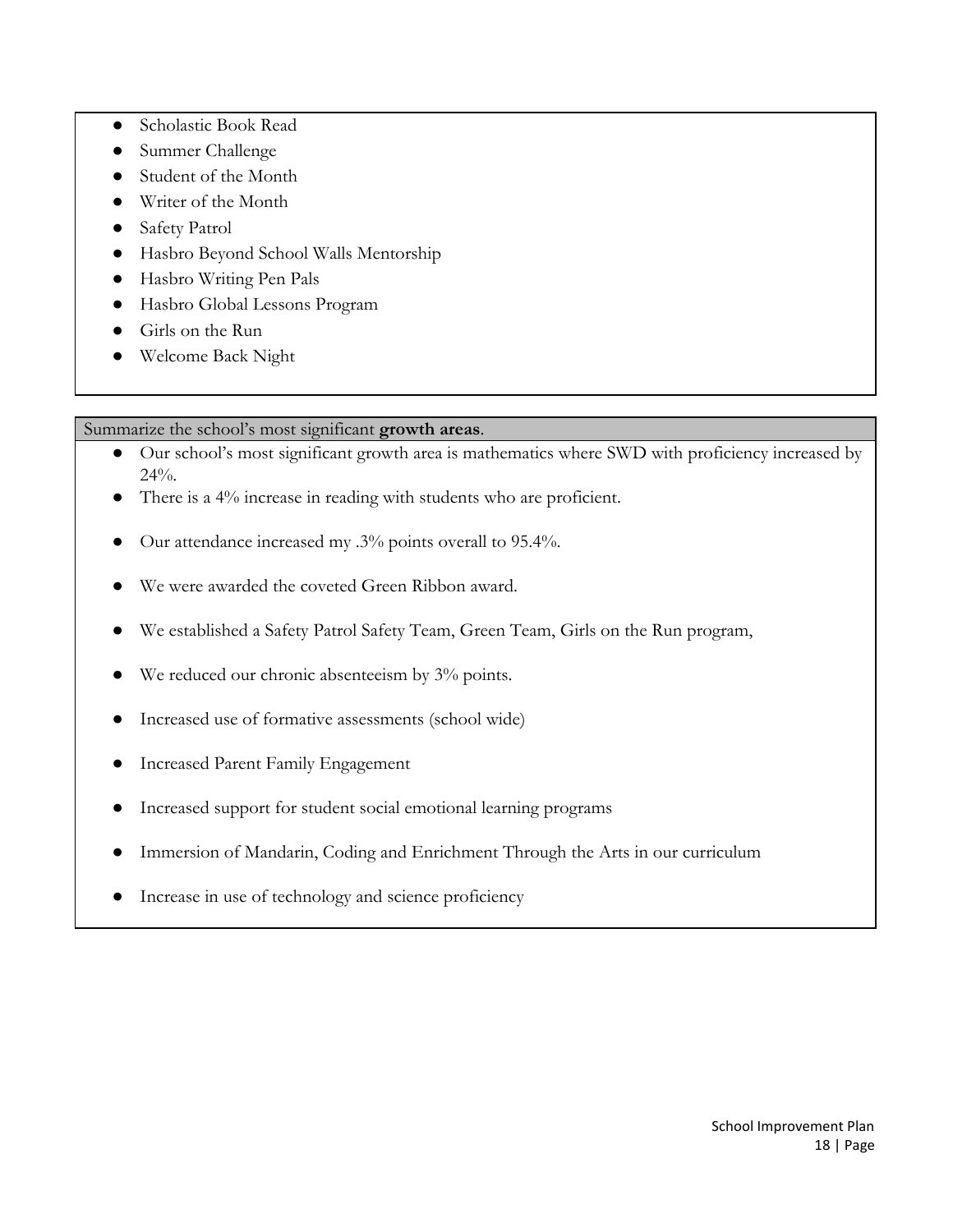# **Section 4: School Priority Areas and SMART Goals**

**Instructions:** Successful and sustainable school improvement requires a targeted and focused approach on the school's most pressing needs and challenges. Please reflect upon school data and the needs analysis in Section 3 to identify a manageable set of priorities to guide the school's improvement efforts over the next two years. Based on these identified priorities develop 3 or 4 SMART goals that are specific, measurable, attainable, results-oriented, and time-bound. SMART goals should align to and support the district's vision, mission, and goals.

#### **Step 1: Priority Areas**

**Priority Areas:** Based upon the analysis conducted, what 3 to 4 priorities emerge for the school? Cite relevant evidence from your analysis to support these priorities.

#### **1. Reading:**

Increase the percent of students who meet or exceed proficiency on local and state reading and writing assessments. The most recent PARCC Assessments (2017) indicate that 59.3% of students in grades 3-5 are below reading proficiency, 7.4 % of students SWD are proficient and 0% of our LEP students are proficient.

#### **2. Mathematics:**

Increase the percentage of students who meet or exceed proficiency on local and state mathematics assessments. The most recent PARCC Assessments (2017) indicate that 63% of students in grades 3 - 5 are below proficiency in mathematics, 24 % of students SWD are proficient and 13% of our LEP students are proficient.

#### **3. Attendance:**

The 2017-2018 chronic absentee rate is 9% with 41 students who were absent 18 or more times in a single school year.

#### **4. Social Emotional Learning**:

Students will be confident, respectful, responsible learners who attend school regularly, on time, and ready to learn.

#### **5. Green Team:**

The students and staff of the Potter-Burns Elementary School believe that we play a integral part in caring for our environment. We believe that we are stewards of conservative environment practices in our schools and communities. We care about our practices and are creating specific goals to support our commitment to our environment. Some areas of concern relate to the following: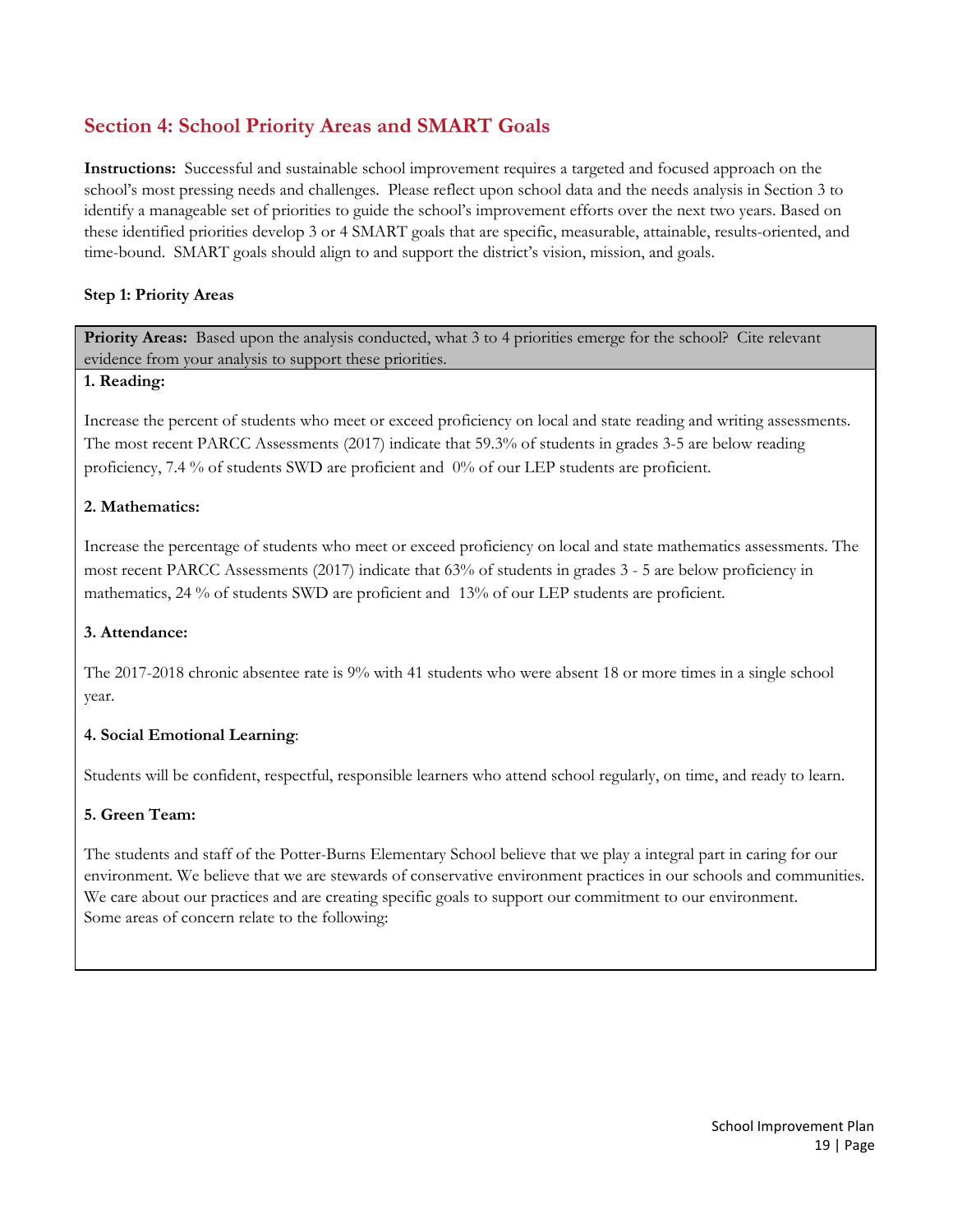# **Step 2: SMART Goals**

| Specific:<br>Teacher and Leader Support<br>$\Box$<br>Early Childhood Support<br>Students at Potter Burns Elementary will increase reading proficiency by<br>❏<br>Personalized Learning<br>☑<br>an average of 10% in grades K-5.<br><b>Globally Competent Graduates</b><br>❏<br>Students will read effectively, analyze, and interpret a variety of text.<br>☑<br><b>Informed Instructional</b><br>Students will demonstrate their understanding through oral and written<br>Decision-Making<br>responses. Students will improve writing skills and demonstrate<br>Student-Centered Resource<br>◘<br>proficiency in short and extended responses.<br>Investment<br>Measureable:<br>Increase the percent of students towards proficiency on<br>STAR/SchoolPace assessments by 10% in grades K-5.<br>Attainable:<br>This goal is attainable and based on historic school profile data.<br>Relevant:<br>Reading and writing has a significant impact on student learning and<br>long-term literacy abilities. Research has shown that the gap for struggling<br>readers and their peers widens over time. There is a correlation to early<br>literacy skills and future academic success in higher grades.<br><b>Time Bound:</b><br>2018-2019 school year | Goal #1: Reading | District strategic alignment: |
|-------------------------------------------------------------------------------------------------------------------------------------------------------------------------------------------------------------------------------------------------------------------------------------------------------------------------------------------------------------------------------------------------------------------------------------------------------------------------------------------------------------------------------------------------------------------------------------------------------------------------------------------------------------------------------------------------------------------------------------------------------------------------------------------------------------------------------------------------------------------------------------------------------------------------------------------------------------------------------------------------------------------------------------------------------------------------------------------------------------------------------------------------------------------------------------------------------------------------------------------------------|------------------|-------------------------------|
|                                                                                                                                                                                                                                                                                                                                                                                                                                                                                                                                                                                                                                                                                                                                                                                                                                                                                                                                                                                                                                                                                                                                                                                                                                                       |                  |                               |
|                                                                                                                                                                                                                                                                                                                                                                                                                                                                                                                                                                                                                                                                                                                                                                                                                                                                                                                                                                                                                                                                                                                                                                                                                                                       |                  |                               |
|                                                                                                                                                                                                                                                                                                                                                                                                                                                                                                                                                                                                                                                                                                                                                                                                                                                                                                                                                                                                                                                                                                                                                                                                                                                       |                  |                               |
|                                                                                                                                                                                                                                                                                                                                                                                                                                                                                                                                                                                                                                                                                                                                                                                                                                                                                                                                                                                                                                                                                                                                                                                                                                                       |                  |                               |
|                                                                                                                                                                                                                                                                                                                                                                                                                                                                                                                                                                                                                                                                                                                                                                                                                                                                                                                                                                                                                                                                                                                                                                                                                                                       |                  |                               |
|                                                                                                                                                                                                                                                                                                                                                                                                                                                                                                                                                                                                                                                                                                                                                                                                                                                                                                                                                                                                                                                                                                                                                                                                                                                       |                  |                               |
|                                                                                                                                                                                                                                                                                                                                                                                                                                                                                                                                                                                                                                                                                                                                                                                                                                                                                                                                                                                                                                                                                                                                                                                                                                                       |                  |                               |
|                                                                                                                                                                                                                                                                                                                                                                                                                                                                                                                                                                                                                                                                                                                                                                                                                                                                                                                                                                                                                                                                                                                                                                                                                                                       |                  |                               |
|                                                                                                                                                                                                                                                                                                                                                                                                                                                                                                                                                                                                                                                                                                                                                                                                                                                                                                                                                                                                                                                                                                                                                                                                                                                       |                  |                               |
|                                                                                                                                                                                                                                                                                                                                                                                                                                                                                                                                                                                                                                                                                                                                                                                                                                                                                                                                                                                                                                                                                                                                                                                                                                                       |                  |                               |
|                                                                                                                                                                                                                                                                                                                                                                                                                                                                                                                                                                                                                                                                                                                                                                                                                                                                                                                                                                                                                                                                                                                                                                                                                                                       |                  |                               |
|                                                                                                                                                                                                                                                                                                                                                                                                                                                                                                                                                                                                                                                                                                                                                                                                                                                                                                                                                                                                                                                                                                                                                                                                                                                       |                  |                               |
|                                                                                                                                                                                                                                                                                                                                                                                                                                                                                                                                                                                                                                                                                                                                                                                                                                                                                                                                                                                                                                                                                                                                                                                                                                                       |                  |                               |
|                                                                                                                                                                                                                                                                                                                                                                                                                                                                                                                                                                                                                                                                                                                                                                                                                                                                                                                                                                                                                                                                                                                                                                                                                                                       |                  |                               |
|                                                                                                                                                                                                                                                                                                                                                                                                                                                                                                                                                                                                                                                                                                                                                                                                                                                                                                                                                                                                                                                                                                                                                                                                                                                       |                  |                               |
|                                                                                                                                                                                                                                                                                                                                                                                                                                                                                                                                                                                                                                                                                                                                                                                                                                                                                                                                                                                                                                                                                                                                                                                                                                                       |                  |                               |
|                                                                                                                                                                                                                                                                                                                                                                                                                                                                                                                                                                                                                                                                                                                                                                                                                                                                                                                                                                                                                                                                                                                                                                                                                                                       |                  |                               |
|                                                                                                                                                                                                                                                                                                                                                                                                                                                                                                                                                                                                                                                                                                                                                                                                                                                                                                                                                                                                                                                                                                                                                                                                                                                       |                  |                               |
|                                                                                                                                                                                                                                                                                                                                                                                                                                                                                                                                                                                                                                                                                                                                                                                                                                                                                                                                                                                                                                                                                                                                                                                                                                                       |                  |                               |
|                                                                                                                                                                                                                                                                                                                                                                                                                                                                                                                                                                                                                                                                                                                                                                                                                                                                                                                                                                                                                                                                                                                                                                                                                                                       |                  |                               |
|                                                                                                                                                                                                                                                                                                                                                                                                                                                                                                                                                                                                                                                                                                                                                                                                                                                                                                                                                                                                                                                                                                                                                                                                                                                       |                  |                               |
|                                                                                                                                                                                                                                                                                                                                                                                                                                                                                                                                                                                                                                                                                                                                                                                                                                                                                                                                                                                                                                                                                                                                                                                                                                                       |                  |                               |
|                                                                                                                                                                                                                                                                                                                                                                                                                                                                                                                                                                                                                                                                                                                                                                                                                                                                                                                                                                                                                                                                                                                                                                                                                                                       |                  |                               |
|                                                                                                                                                                                                                                                                                                                                                                                                                                                                                                                                                                                                                                                                                                                                                                                                                                                                                                                                                                                                                                                                                                                                                                                                                                                       |                  |                               |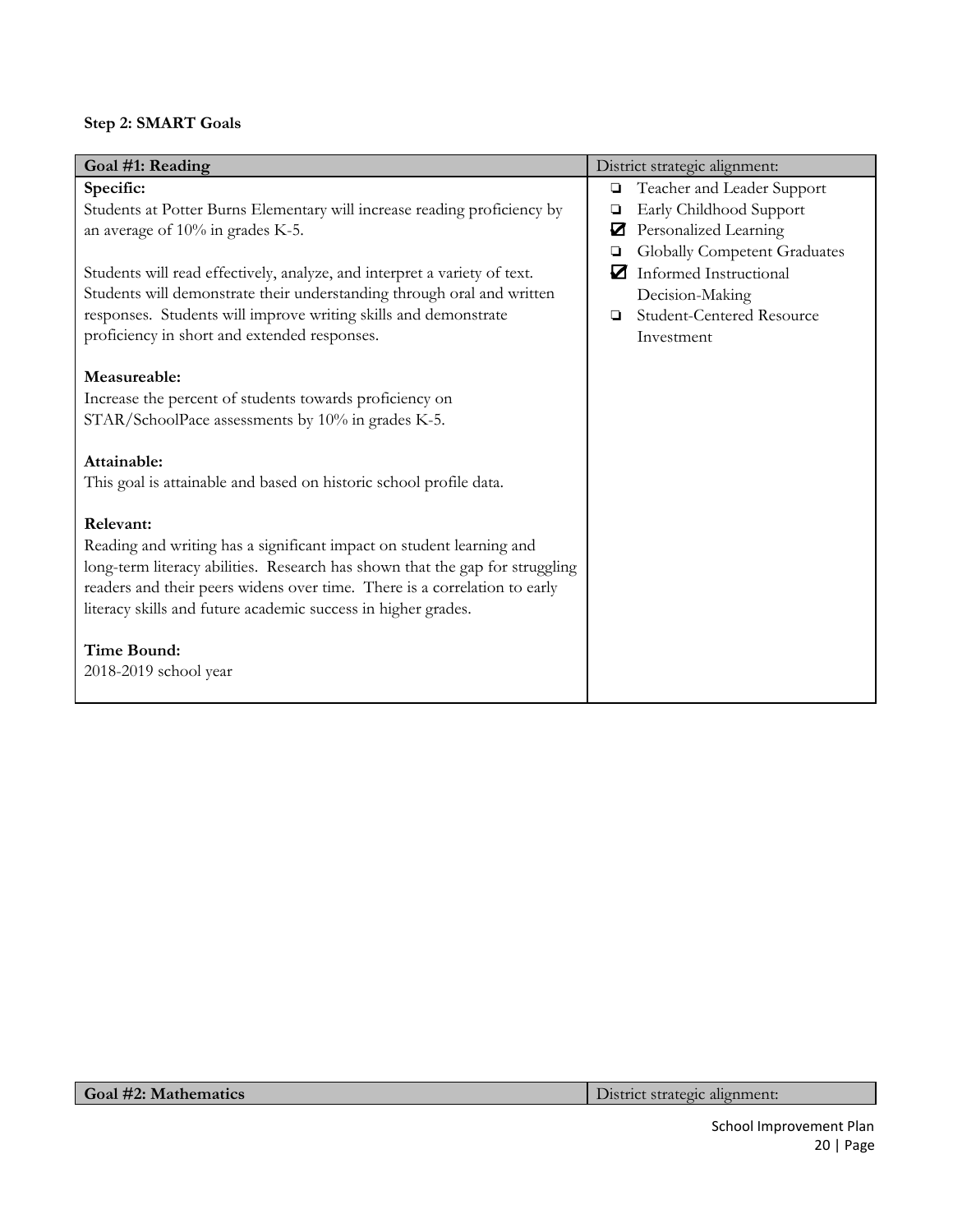| Specific:                                                                   |        | Teacher and Leader Support       |
|-----------------------------------------------------------------------------|--------|----------------------------------|
| Students at Potter Burns Elementary will increase math proficiency by an    | ❏      | Early Childhood Support          |
| average of $10\%$ in grades K - 5.                                          | ☑      | Personalized Learning            |
|                                                                             |        | Globally Competent Graduates     |
| Students will improve their mathematical skills and use these abilities to  | И      | Informed Instructional           |
| make real world applications.                                               |        | Decision-Making                  |
|                                                                             | $\Box$ | <b>Student-Centered Resource</b> |
| Measureable:                                                                |        | Investment                       |
| Increase the percent of students towards proficiency on STAR                |        |                                  |
| assessments by $10\%$ in grades K - 5.                                      |        |                                  |
|                                                                             |        |                                  |
| Attainable:                                                                 |        |                                  |
| This goal is attainable and based on school profile data.                   |        |                                  |
|                                                                             |        |                                  |
| Relevant:                                                                   |        |                                  |
| Our school and district has placed a focus on improving mathematical        |        |                                  |
| skills for our students. It is imperative that elementary children have the |        |                                  |
| foundational mathematical skills necessary for future mathematical          |        |                                  |
| learning, the workforce and for their daily lives.                          |        |                                  |
|                                                                             |        |                                  |
| <b>Time Bound:</b>                                                          |        |                                  |
| 2018-2019 school year                                                       |        |                                  |
|                                                                             |        |                                  |
|                                                                             |        |                                  |

**Goal #3: Attendance** District strategic alignment: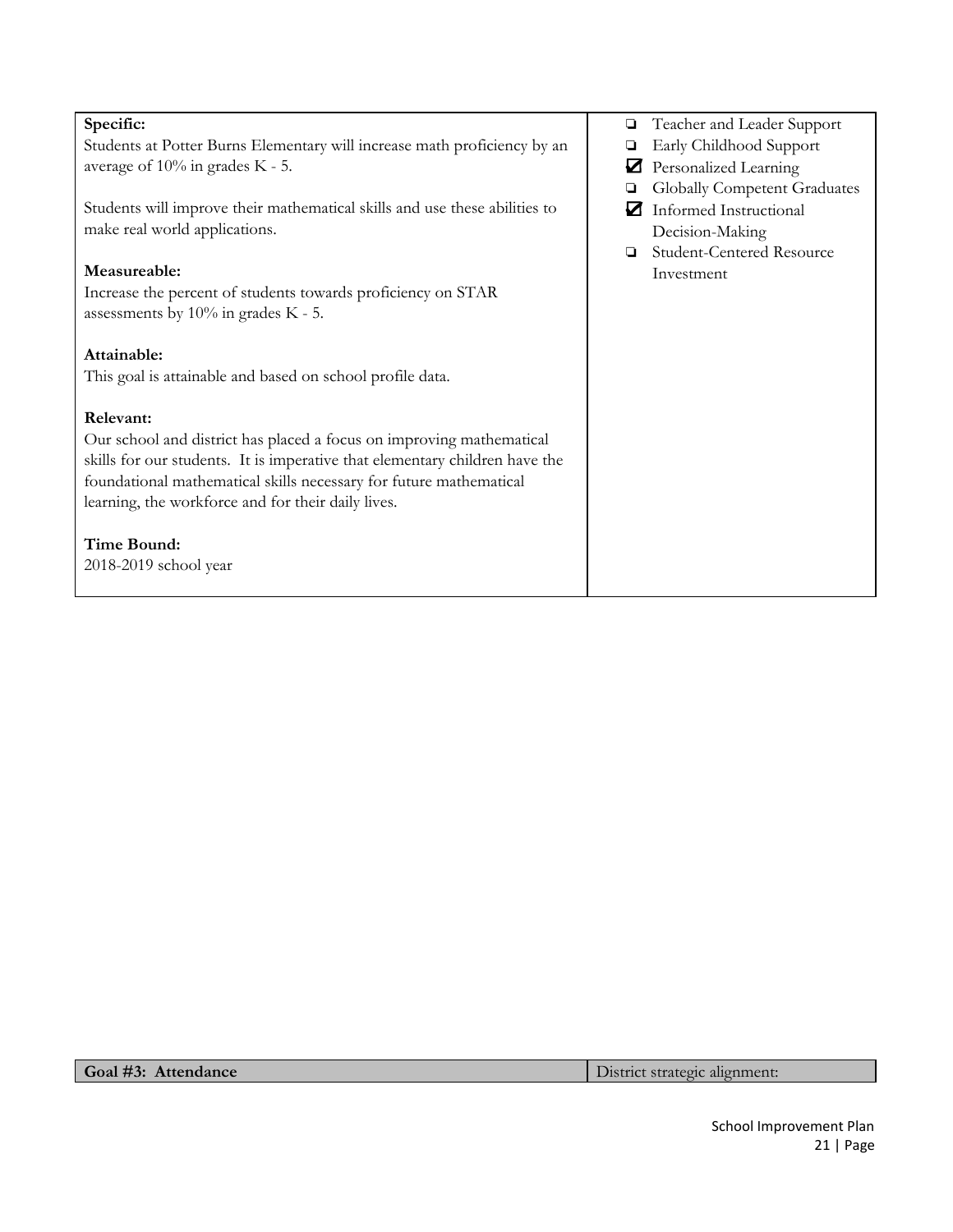| Specific:                                                                   | Teacher and Leader Support<br>❏ |
|-----------------------------------------------------------------------------|---------------------------------|
| Decrease the number of students with ten or more days absent between        | Early Childhood Support         |
| the First and Final Trimester.                                              | Personalized Learning<br>❏      |
|                                                                             | Globally Competent Graduates    |
| Measurable:                                                                 | Informed Instructional          |
| Skyward-Absence Occurrence Report                                           | Decision-Making                 |
|                                                                             | Student-Centered Resource       |
| Attainable:                                                                 | Investment                      |
| This goal is attainable based on historic school profile data.              |                                 |
|                                                                             |                                 |
| Relevant:                                                                   |                                 |
| Students have greater success when they attend school every day, arrive     |                                 |
| on time and are ready to learn. Research has shown that schools, that       |                                 |
| create an inviting culture and climate conducive to learning, have a direct |                                 |
| impact on student achievement.                                              |                                 |
|                                                                             |                                 |
| Additionally, it is important for schools to provide a transition program   |                                 |
| for students entering kindergarten. Providing a transition program will     |                                 |
| establish an early connection between the home and school.                  |                                 |
|                                                                             |                                 |
| Time Bound:                                                                 |                                 |
| 2018-2019 school year                                                       |                                 |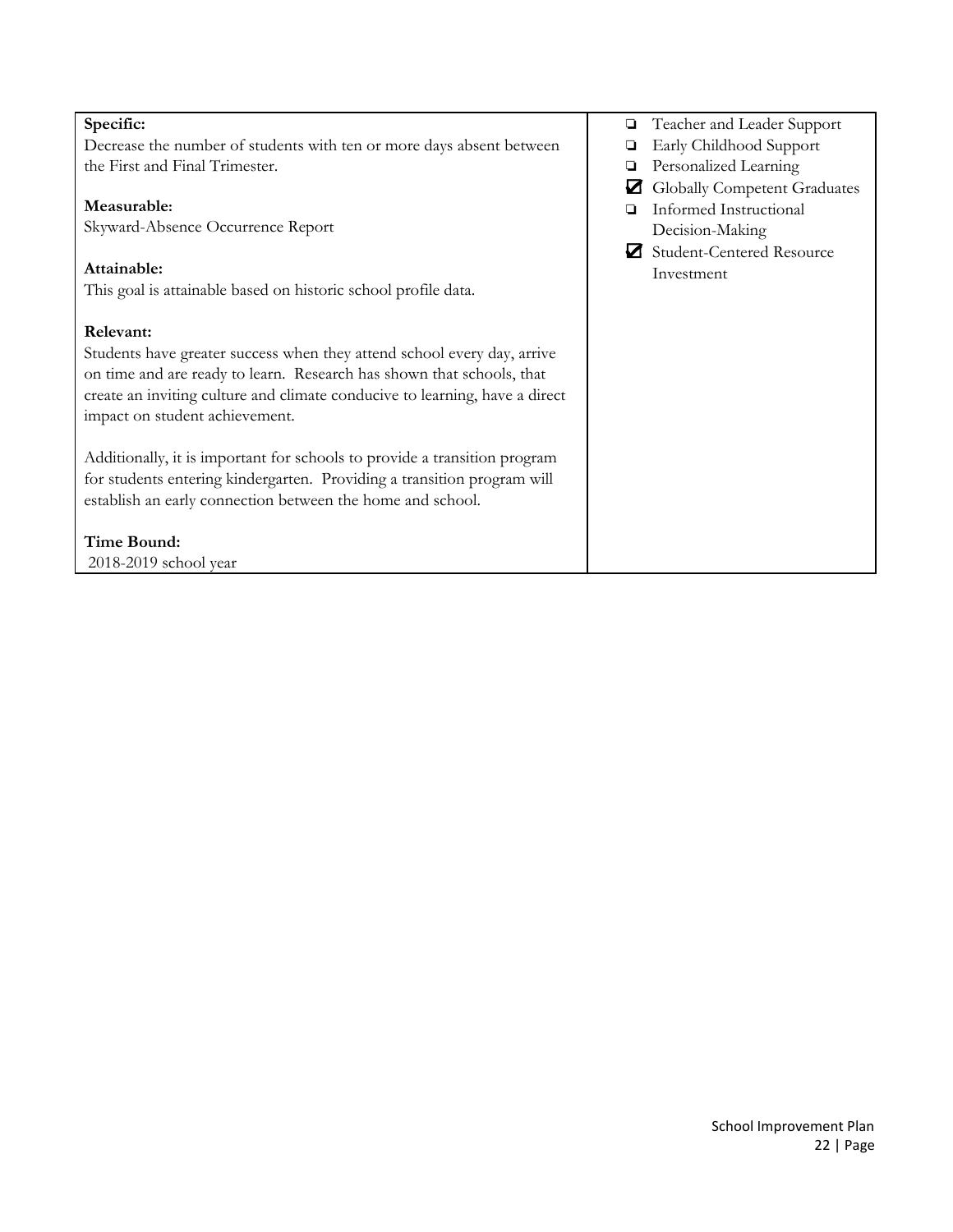| Goal #4: Social Emotional Learning                                                                                                                                          | District strategic alignment:         |
|-----------------------------------------------------------------------------------------------------------------------------------------------------------------------------|---------------------------------------|
| Specific:                                                                                                                                                                   | Teacher and Leader Support<br>$\Box$  |
| The Potter-Burns Elementary school will launch a coordinated approach                                                                                                       | Early Childhood Support<br>❏          |
| of specific strategies, initiatives and programs to address students social                                                                                                 | Personalized Learning<br>❏            |
| emotional learning needs whereby increasing the number of students                                                                                                          | Globally Competent Graduates          |
| engaged in SEL programming.                                                                                                                                                 | Informed Instructional<br>◘           |
|                                                                                                                                                                             | Decision-Making                       |
| Measureable:                                                                                                                                                                | <b>Student-Centered Resource</b><br>И |
| <b>Baseline - First Trimester Student Enrollment</b>                                                                                                                        | Investment                            |
| <b>EOY- Last Trimester Student Enrollment</b>                                                                                                                               |                                       |
| The Potter-Burns staff will demonstrate understanding of SEL skills dailly<br>as evidenced by classroom structure and integration embedded into<br>instructional practices. |                                       |
| Attainable:                                                                                                                                                                 |                                       |
| With appropriate and timely support and training, the Potter-Burns staff<br>will be able to attain this goal.                                                               |                                       |
| Relevant:                                                                                                                                                                   |                                       |
| Caring and respect is one of our core values, a kindness campaign aligns                                                                                                    |                                       |
| with our mission.                                                                                                                                                           |                                       |
|                                                                                                                                                                             |                                       |
| <b>Time Bound:</b>                                                                                                                                                          |                                       |
| 2018-2019 school year                                                                                                                                                       |                                       |
|                                                                                                                                                                             |                                       |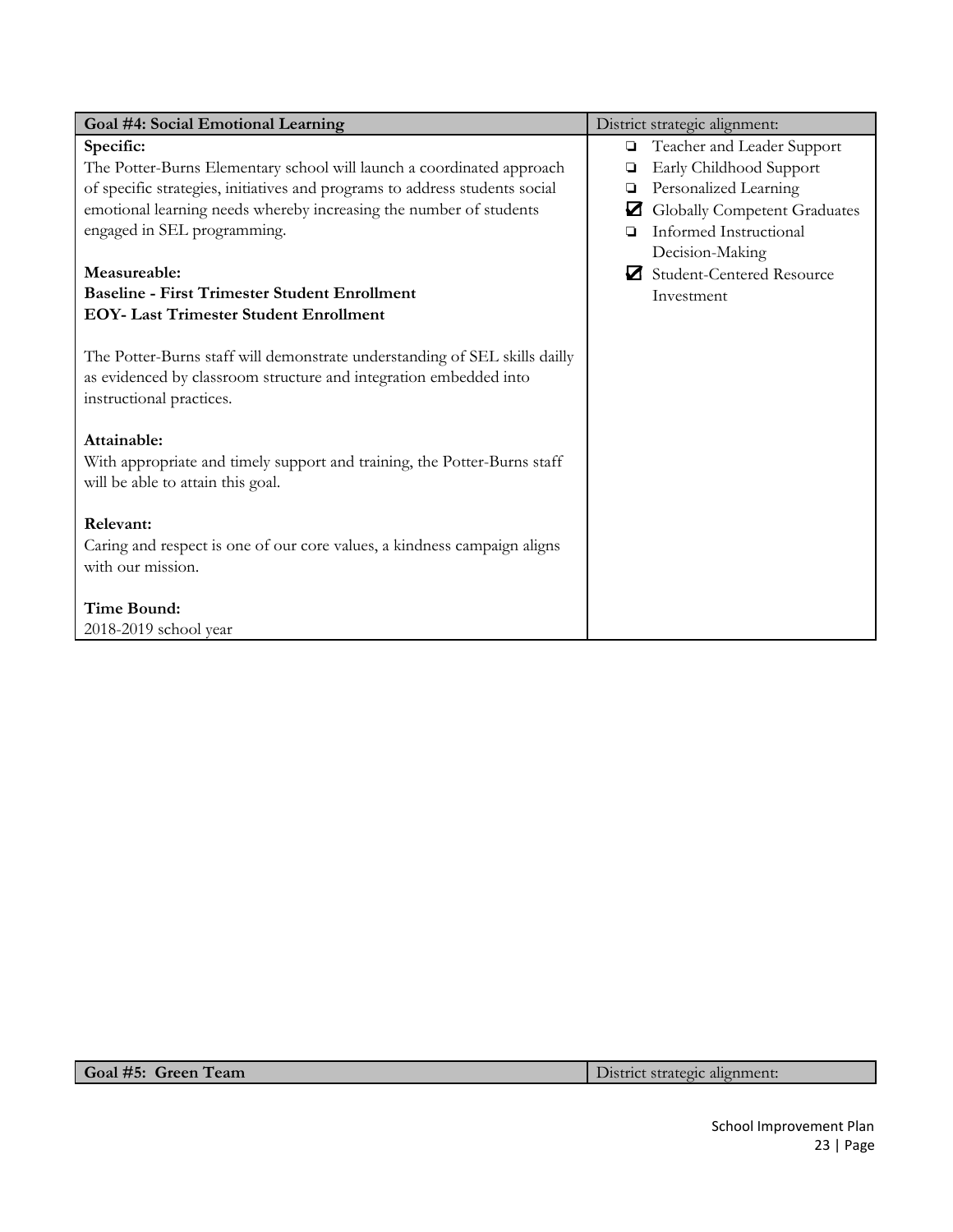| Specific:                                                                | Teacher and Leader Support<br>▫ |
|--------------------------------------------------------------------------|---------------------------------|
| Our primary goal is to serve as role models within our school community  | Early Childhood Support<br>О    |
| so that we can become more environmentally friendly and fiscally         | Personalized Learning<br>▫      |
| responsible.                                                             | Globally Competent Graduates    |
|                                                                          | Informed Instructional<br>o     |
| Through our actions, we will inspire and impact our peers, family        | Decision-Making                 |
| members, friends, neighbors and the community at large to practice       |                                 |
|                                                                          | Student-Centered Resource       |
| "cleaner and greener" habits to ensure a healthier world for tomorrow.   | Investment                      |
| Measurable:                                                              |                                 |
|                                                                          |                                 |
| Decrease schoolwide use of water and electricity by 10%                  |                                 |
| Increase participation of faculty & students by 20%<br>$\bullet$         |                                 |
| Color Cycle (Recycle used markers etc.) 5% (shipping records/            |                                 |
| boxes collected)                                                         |                                 |
| National Grid Energy Fundraiser increase total raised from               |                                 |
| school year 17 - 18 by 100%                                              |                                 |
|                                                                          |                                 |
| The Potter-Burns Community will collect and analyze energy, productivity |                                 |
| and waste data.                                                          |                                 |
|                                                                          |                                 |
| Attainable:                                                              |                                 |
| We believe that we are stewards of conservative environment practices    |                                 |
| where every stakeholder in our schools community can positively make an  |                                 |
| impact on the environment.                                               |                                 |
| Relevant:                                                                |                                 |
|                                                                          |                                 |
| The Potter-Burns Elementary school is a U.S. Department Green Ribbon     |                                 |
| recipetant.                                                              |                                 |
| <b>Time Bound:</b>                                                       |                                 |
| 2018 - 2019 school year                                                  |                                 |
|                                                                          |                                 |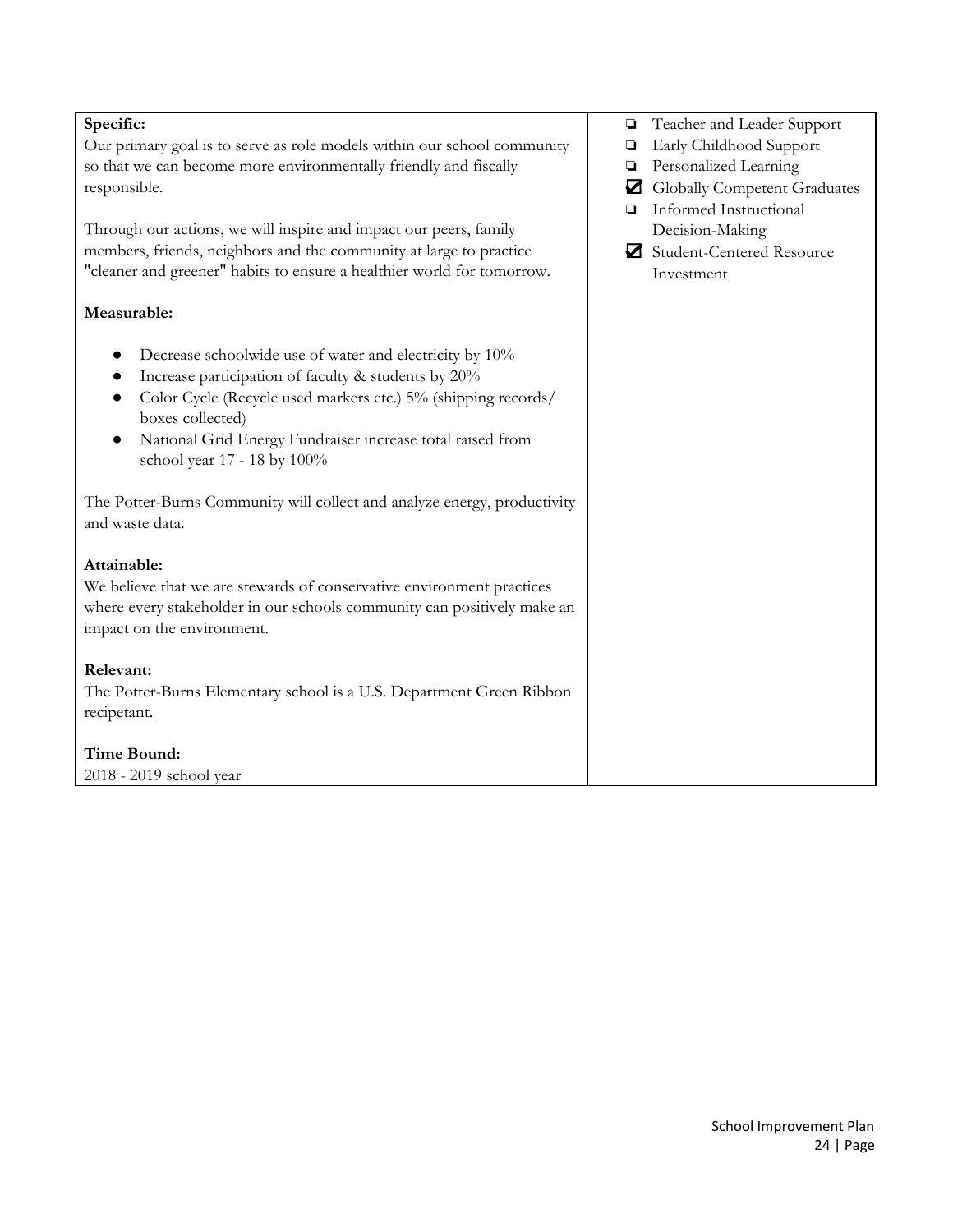# **Section 5: School Improvement Strategies and Implementation Timeline**

**Instructions:** Identify a comprehensive and coherent set of strategies that are aligned with the school's SMART goals identified in Section 4. Select strategies that are transformative, actionable, and student-centered. Complete the strategic planning process outlined below for each of the SMART goals. Provide a performance metric to help measure progress and gauge whether or not the strategy is being implemented effectively and with fidelity. Identify when each strategy will occur by year and semester.

#### **Goal #1: Reading**

#### **Specific:**

Students at Potter Burns Elementary will increase reading proficiency by an average of 10% in grades K-5.

Students will read effectively, analyze, and interpret a variety of text. Students will demonstrate their understanding through oral and written responses. Students will improve writing skills and demonstrate proficiency in short and extended responses.

#### **Measureable:**

Increase the percent of students towards proficiency on STAR/SchoolPace assessments by 10% in grades K-5.

#### **Attainable:**

This goal is attainable and based on historic school profile data.

#### **Relevant:**

Reading and writing has a significant impact on student learning and long-term literacy abilities. Research has shown that the gap for struggling readers and their peers widens over time. There is a correlation to early literacy skills and future academic success in higher grades.

**Time Bound:** 2018-2019 school year

#### **Summary:** Briefly describe the school's comprehensive approach to produce gains in this goal area.

Educators will:

- Develop and implement lessons that are aligned to Common Core Standards and district research based curriculum.
- Model, teach, and provide practice for students to analyze, interpret, and construct a response to a variety of texts, including poetry, and informational text
- Model, teach, and provide practice for students to write short and extended responses across the curriculum incorporating district writing process and other researched-based processes such as Being a Writer.
- Instruct students on self-monitoring techniques to assess and improve their work, including editing and revising to improve their work.
- Differentiate instruction and make accommodations based on students' needs.
- Provide "at risk" students with RTI and additional instruction on the use of graphic organizers to frame both short and extended responses
- Infuse accountable talk, questions answer response, & CLOSE reading strategies weekly
- K 2 Primary educators will be trained in the American Reading Company curriculum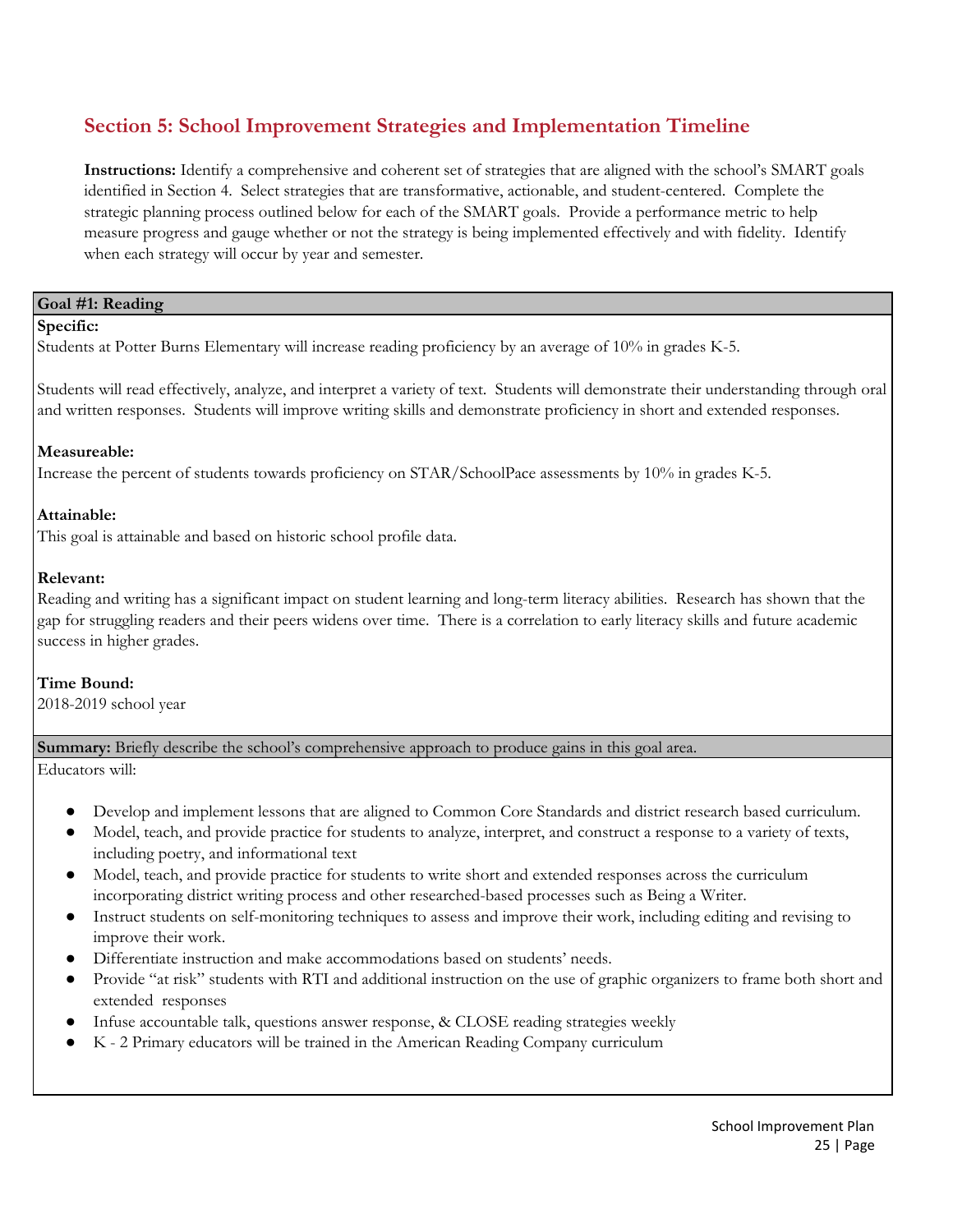| <b>Strategies</b>                | Funding | Performance             | 2018-2019   |             |             |
|----------------------------------|---------|-------------------------|-------------|-------------|-------------|
|                                  |         | Metric                  | Trimester 1 | Trimester 2 | Trimester 3 |
| Observe, discuss and debrief     | Local   | PLC Agenda &            |             |             |             |
| model lessons and best practices |         | Notes, Teacher          |             |             |             |
| as a grade level.                |         | Reporting and/or        |             |             |             |
|                                  |         | Reflections,            |             |             |             |
|                                  |         | Lesson Plans            |             |             |             |
|                                  |         | <b>ARC</b> Consultation |             |             |             |
|                                  |         | Metrics                 |             |             |             |
| Infuse accountable talk,         | Local   | PLC Agenda &            |             |             |             |
| questions answer response, &     |         | Notes, Teacher          |             |             |             |
| CLOSE reading strategies         |         | Report and/or           |             |             |             |
| weekly                           |         | Reflections,            |             |             |             |
|                                  |         | Lesson Plans            |             |             |             |
| K - 2 educators will engage in   | Title 2 | PLC Agenda &            |             |             |             |
| ARC professional development     |         | Notes, Teacher          |             |             |             |
| monthly                          |         | Report                  |             |             |             |
| Using common tasks, score        | Title 2 | District Writing        |             |             |             |
| student work as a group to       |         | Assessments             |             |             |             |
| measure student progress and     |         | Grade Level             |             |             |             |
| increase consistency and rigor   |         | Content                 |             |             |             |
|                                  |         | -State Projects         |             |             |             |
|                                  |         | -Animal Research        |             |             |             |
|                                  |         | Projects                |             |             |             |
|                                  |         | -Folktalk Projects      |             |             |             |
| Reading STEPS, AR Points,        | Local   | Sign-in sheets,         |             |             |             |
| <b>STAR</b>                      |         | SchoolPace data,        |             |             |             |
|                                  |         | AR Data                 |             |             |             |
|                                  |         | <b>STAR DATA</b>        |             |             |             |
| Include parents to help track    | Local   | Reading Logs,           |             |             |             |
| how many books and minutes       |         | STEP Data,              |             |             |             |
| students read at home            |         | SchoolPace              |             |             |             |
| Inclusion of Mandarin Language   | Local   | Student                 |             |             |             |
|                                  |         | Presentations           |             |             |             |
|                                  |         | Lesson Plans            |             |             |             |
|                                  |         | Student Artifacts       |             |             |             |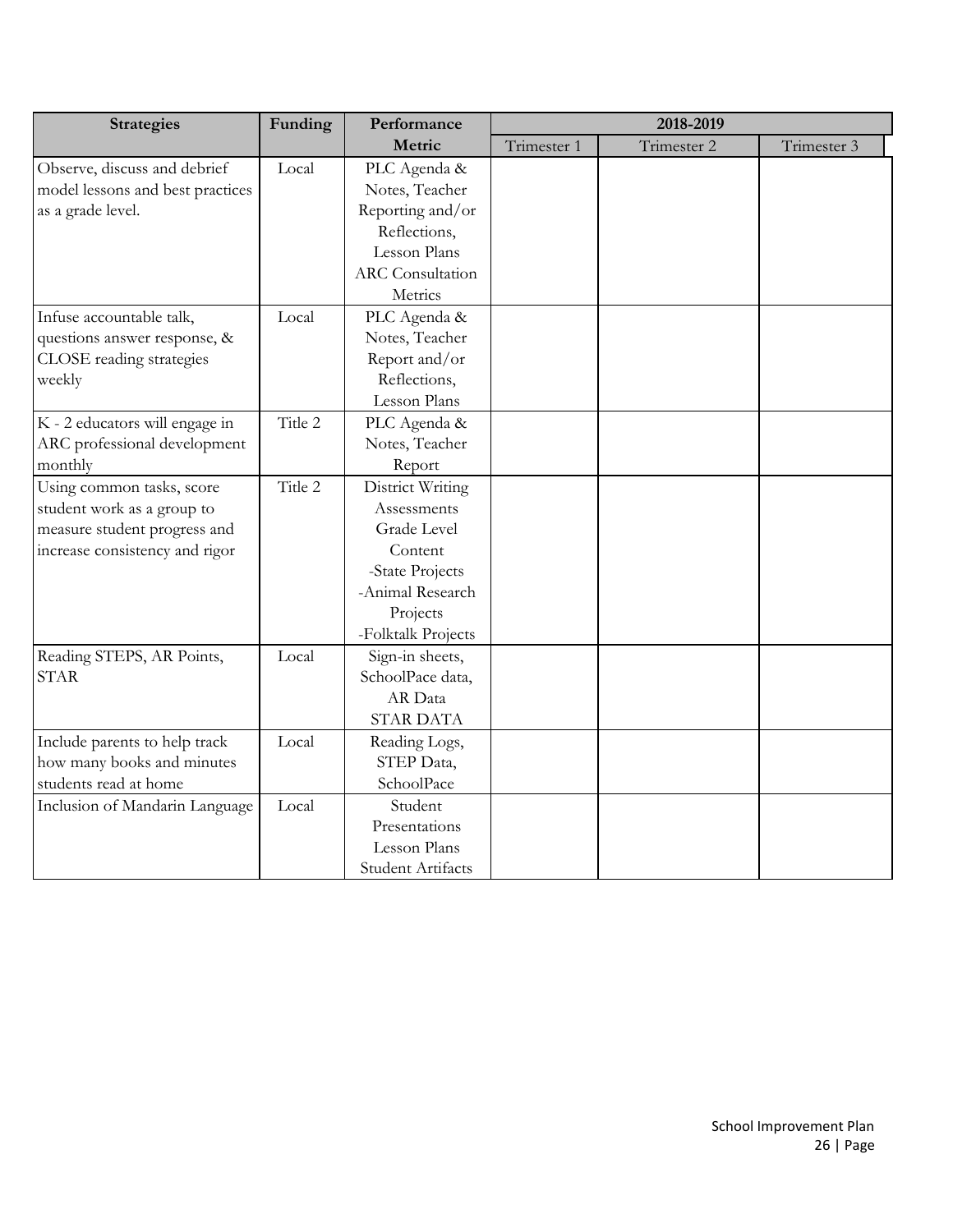#### **Goal #2: Math**

#### **Specific:**

Students at Potter Burns Elementary will increase math proficiency by an average of 10% in grades K - 5.

Students will improve their mathematical skills and use these abilities to make real world applications.

#### **Measureable:**

Increase the percent of students towards proficiency on STAR assessments by 10% in grades K - 5.

#### **Attainable:**

This goal is attainable and based on school profile data.

#### **Relevant:**

Our school and district has placed a focus on improving mathematical skills for our students. It is imperative that elementary children have the foundational mathematical skills necessary for future mathematical learning, the workforce and for their daily lives.

#### **Time Bound:**

2018-2019 school year

**Summary:** Briefly describe the school's comprehensive approach to produce gains in this goal area.

Educators will:

- Develop and implement lessons plans that are aligned to the Common Core Standards and district research based math curriculum, Eureka Math.
- Model, teach, and provide practice for students to analyze, interpret, and construct responses to math tasks in areas of data, statistics, and probability.
- Instruct students on self-monitoring techniques to assess and improve their work.
- Differentiate instruction and make accommodations based on students' needs.
- Provide "at risk" students with additional support through RTI model used by school personnel
- Differentiate instruction and make accommodations based on students' needs.
- Provide "at risk" students with RTI and additional instruction on the use of graphic organizers to frame both short and extended responses
- Infuse accountable talk, questions answer response, & CLOSE reading strategies into math lessons.

| <b>Strategies</b>            | Funding | Performance        | 2018-2019   |             |             |  |  |  |
|------------------------------|---------|--------------------|-------------|-------------|-------------|--|--|--|
|                              |         | <b>Metric</b>      | Trimester 1 | Trimester 2 | Trimester 3 |  |  |  |
| Observe, discuss and debrief | Local   | PLC Agenda &       |             |             |             |  |  |  |
| model lessons and best       |         | Notes, Teacher     |             |             |             |  |  |  |
| practices                    |         | Reporting and/or   |             |             |             |  |  |  |
|                              |         | Reflections,       |             |             |             |  |  |  |
|                              |         | Lesson Plans       |             |             |             |  |  |  |
| Using authentic student      | Local   | Progress           |             |             |             |  |  |  |
| work and progress            |         | Monitoring Sheets, |             |             |             |  |  |  |
| monitoring sheets analyze    |         |                    |             |             |             |  |  |  |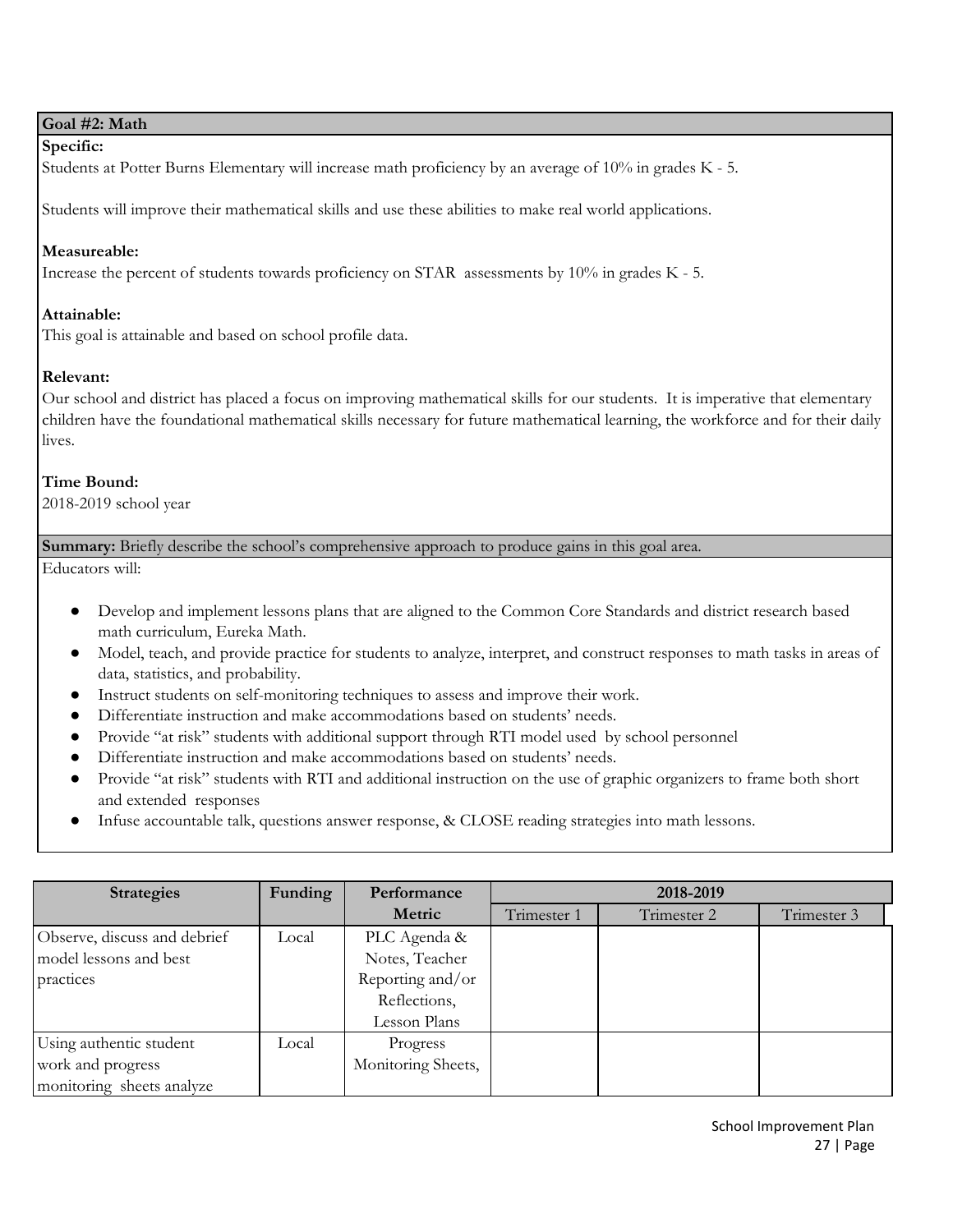| and score student work as a      |       | Grade level        |  |  |
|----------------------------------|-------|--------------------|--|--|
| grade-level group to measure     |       | Assessments,       |  |  |
| student progress targeting       |       | District Common    |  |  |
| performance in problem-          |       | Assessments,       |  |  |
| solving skills                   |       | STAR Assessments,  |  |  |
|                                  |       | student samples    |  |  |
| Jointly design lessons using the | Local | Progress           |  |  |
| Backwards Planning               |       | Monitoring Sheets, |  |  |
| methodology to differentiate     |       | Grade level        |  |  |
| instruction                      |       | Assessments,       |  |  |
|                                  |       | District Common    |  |  |
|                                  |       | Assessments,       |  |  |
|                                  |       | STAR Assessments,  |  |  |
|                                  |       | student samples    |  |  |
| Develop common tasks and         | Local | Progress           |  |  |
| score student work as a group to |       | Monitoring Sheets, |  |  |
| measure student progress and     |       | Grade level        |  |  |
| increase consistency and rigor   |       | Assessments,       |  |  |
|                                  |       | District Common    |  |  |
|                                  |       | Assessments,       |  |  |
|                                  |       | STAR Assessments,  |  |  |
|                                  |       | student samples    |  |  |
| Parents will be asked practice   | Local | Fluency Logs       |  |  |
| math facts and fluency with      |       | Math Fact logs     |  |  |
| students at home                 |       |                    |  |  |
| Celebrate and Recognize Math     | Local | Progress           |  |  |
| Achievement                      |       | Monitoring Sheets, |  |  |
|                                  |       | Grade level        |  |  |
|                                  |       | Assessments,       |  |  |
|                                  |       | District Common    |  |  |
|                                  |       | Assessments,       |  |  |
|                                  |       | STAR Assessments,  |  |  |
|                                  |       | student samples    |  |  |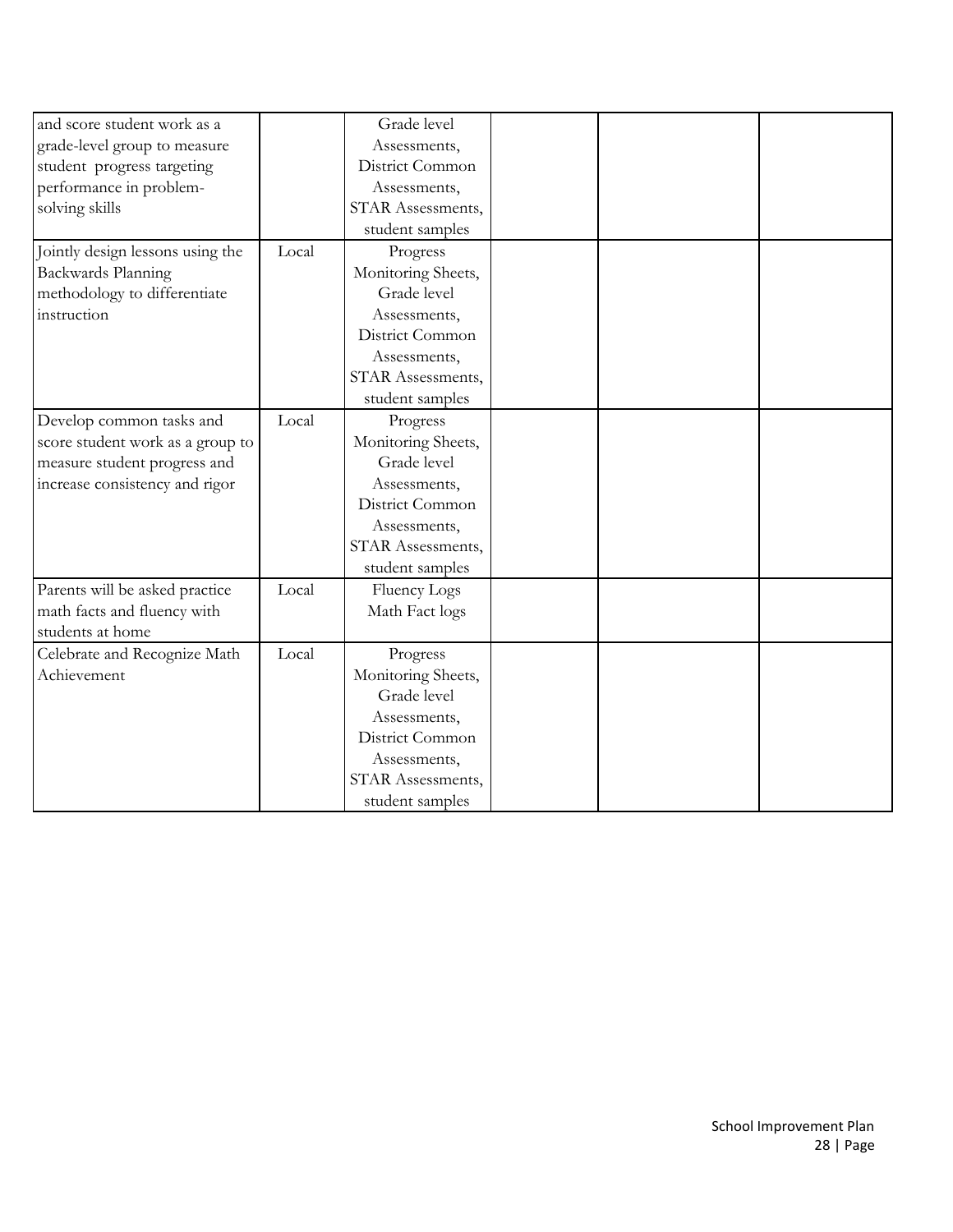#### **Goal #3: Attendance**

#### **Specific:**

Decrease the number of students with ten or more days absent between the First and Final Trimester.

#### **Measurable:**

Skyward-Absence Occurrence Report

#### **Attainable:**

This goal is attainable based on historic school profile data.

#### **Relevant:**

Students have greater success when they attend school every day, arrive on time and are ready to learn. Research has shown that schools, that create an inviting culture and climate conducive to learning, have a direct impact on student achievement.

Additionally, it is important for schools to provide a transition program for students entering kindergarten. Providing a transition program will establish an early connection between the home and school.

# **Time Bound:**

2018-2019 school year

**Summary:** Briefly describe the school's comprehensive approach to produce gains in this goal area.

The Potter-Burns students often require assistance in developing the knowledge, skills, and attitudes necessary for effective life management, and academic/professional success. Research and our own data have revealed a strong correlation between regular school attendance and academic achievement. Our goal is to identify students at-risk for attendance as early as possible in the school year, and to provide targeted tiered intervention in support of improved attendance, achievement, and life management skills.

The Potter-Burns will employ a comprehensive school-wide attendance plan designed to support the academic success of our students. Building signs, morning announcements, and school-wide attendance incentives will be regularly incorporated throughout the school year. In consultation with the Potter-Burns attendance committee and District Attendance Officer, targeted at-risk students will develop attainable short-term attendance goals with a schedule of rewards. Daily attendance will be tracked and posted for the individual student's review, creating a positive accountability system in support of short and long-term change. Regular contact with the social worker and principal will facilitate meaningful dialogue about the habits and behaviors required for consistent attendance and academic achievement. This regular dialogue will reinforce the student-school relationship and provide the student with an expanded support network.

| <b>Strategies</b>                  | Funding | Performance   | 2018-2019   |             |             |
|------------------------------------|---------|---------------|-------------|-------------|-------------|
|                                    |         | Metric        | Trimester 1 | Trimester 2 | Trimester 3 |
| We will create an Attendance       | Local   | School        |             |             |             |
| Monitoring Team (AMT).             |         | Improvement   |             |             |             |
|                                    |         | Team Notes    |             |             |             |
| We will adopt a tiered series of   | Local   | Communication |             |             |             |
| notifications for students who are |         | Logs          |             |             |             |
| missing an increasing number of    |         |               |             |             |             |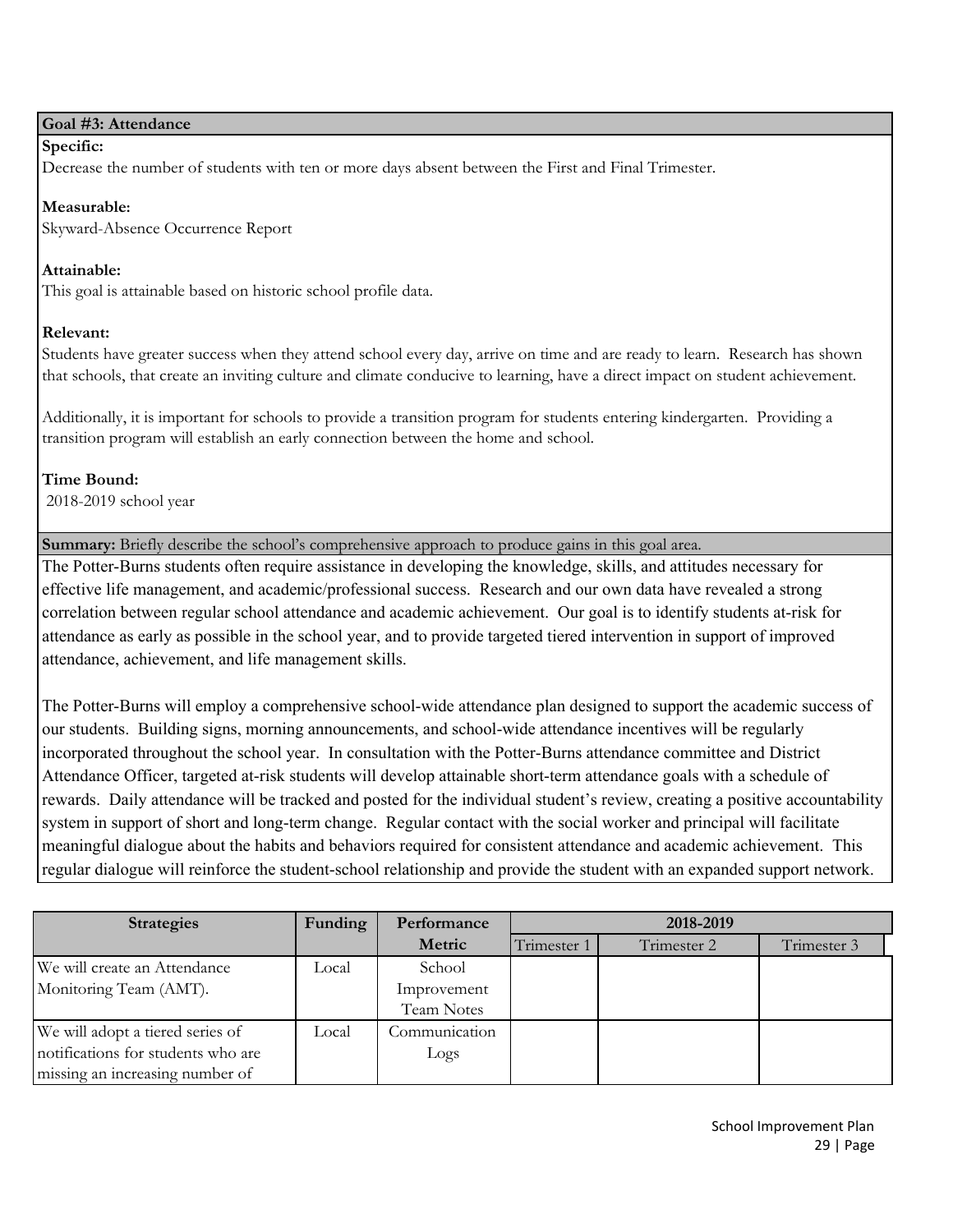| school days. The school will use a       |       |                  |  |  |
|------------------------------------------|-------|------------------|--|--|
| variety of communication measures        |       |                  |  |  |
| (e.g., meetings between the principal    |       |                  |  |  |
| and student; phone calls; letters; etc.) |       |                  |  |  |
| to connect with parents. The             |       |                  |  |  |
| communications will occur as             |       |                  |  |  |
| students miss five, eight, ten, or more  |       |                  |  |  |
| days of school.                          |       |                  |  |  |
| We will provide parents and families     | Local | Communication    |  |  |
| with information about the               |       | Logs,            |  |  |
| importance of attendance as one of       |       | Parent           |  |  |
| the primary prevention strategies.       |       | Conference Logs, |  |  |
| Moreover, the school will also           |       | Title 1 Events   |  |  |
| introduce school-wide incentives to      |       |                  |  |  |
| encourage students to strive for good    |       |                  |  |  |
| or perfect attendance as w               |       |                  |  |  |
| We will work with the District           | Local | Communication    |  |  |
| Truancy Office. Students who miss        |       | Logs,            |  |  |
| 11 or more days of school will be        |       | Parent           |  |  |
| referred to the Truancy Officer. The     |       | Conference Logs, |  |  |
| Truancy Officer and social worker        |       |                  |  |  |
| will work with the student and their     |       |                  |  |  |
| family to identify potential barriers to |       |                  |  |  |
| school attendance and connect them       |       |                  |  |  |
| with social services and/or other        |       |                  |  |  |
| support services to enable regular       |       |                  |  |  |
| school attendance.                       |       |                  |  |  |
| We will evaluate the absenteeism and     | Local | Data Reports     |  |  |
| truancy reduction efforts at             |       |                  |  |  |
| Potter-Burns Elementary School. The      |       |                  |  |  |
| principal and secretary will gather the  |       |                  |  |  |
| following information.                   |       |                  |  |  |
|                                          |       |                  |  |  |
| -Total number of days absent for         |       |                  |  |  |
| each student enrolled through the        |       |                  |  |  |
| school year                              |       |                  |  |  |
| -Number of parental notifications        |       |                  |  |  |
| sent                                     |       |                  |  |  |
| -Number of parental meetings held to     |       |                  |  |  |
| discuss student attendance               |       |                  |  |  |
| -Number of phone calls made to           |       |                  |  |  |
| inform parents about their son or        |       |                  |  |  |
| daughter's attendance                    |       |                  |  |  |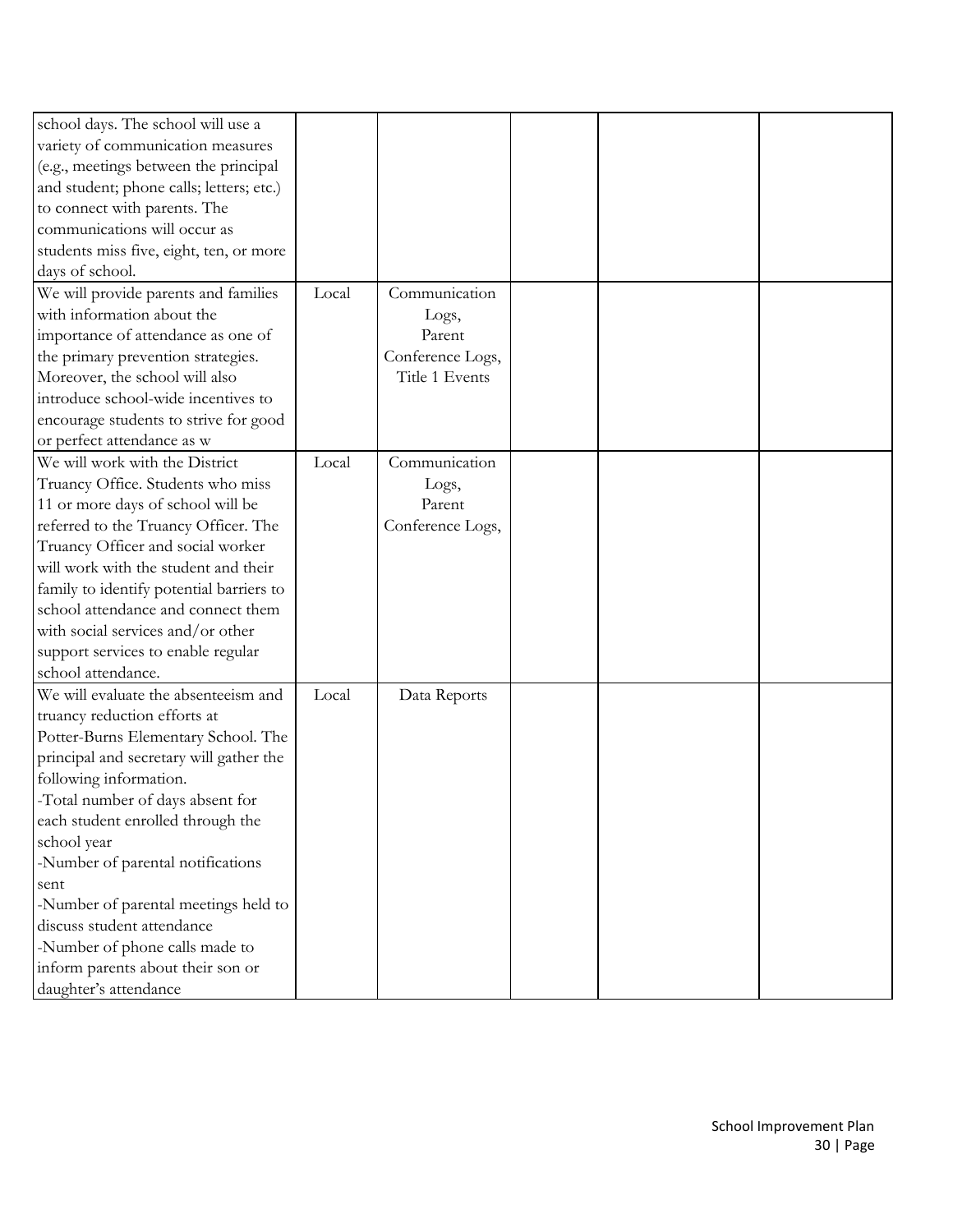#### **Goal #4: Social Emotional Learning**

#### **Specific:**

The Potter-Burns Elementary school will launch a coordinated approach of specific strategies, initiatives and programs to address students social emotional learning needs whereby increasing the number of students engaged in SEL programming.

#### **Measureable: Baseline - First Trimester Student Enrollment EOY- Last Trimester Student Enrollment**

The Potter-Burns staff will demonstrate understanding of SEL skills dailly as evidenced by classroom structure and integration embedded into instructional practices.

#### **Attainable:**

With appropriate and timely support and training, the Potter-Burns staff will be able to attain this goal.

#### **Relevant:**

Caring and respect is one of our core values, a kindness campaign aligns with our mission.

#### **Time Bound:**

2018-2019 school year

**Summary:** Briefly describe the school's comprehensive approach to produce gains in this goal area.

Social emotional learning (SEL) is considered a universal approach to prevent and reduce bullying and improve school climate. In other words, SEL is for all students and all staff because everyone has social and emotional needs, concerns, and skills. SEL is a process of developing student and adult social and emotional competencies. There are multiple ways to develop and nurture students' social and emotional skills and competencies, ranging from general pedagogical practices, to classroom interventions, to whole school approaches. The Potter-Burns Community is recognizes SEL impact on students overall success. We are committed to implement the SEL approach with fidelity and intentionality.

| <b>Strategies</b>                | Funding | Performance        | 2018-2019   |             |             |
|----------------------------------|---------|--------------------|-------------|-------------|-------------|
|                                  |         | Metric             | Trimester 1 | Trimester 2 | Trimester 3 |
| We will establish a 5th grade    | Local   | Meeting Minutes    |             |             |             |
| Junior Safety Patrol team.       |         | Attendance Logs    |             |             |             |
| Students on Safety Patrol helps  |         | Social Media Posts |             |             |             |
| keep our hall and common areas   |         |                    |             |             |             |
| safe. The safety patrol works    |         |                    |             |             |             |
| every morning to help serve our  |         |                    |             |             |             |
| students and our school.         |         |                    |             |             |             |
| We will embed Second Step        | Local   | Lesson Plans       |             |             |             |
| concepts and lessons into        |         | Student Work       |             |             |             |
| school practices and policies to |         |                    |             |             |             |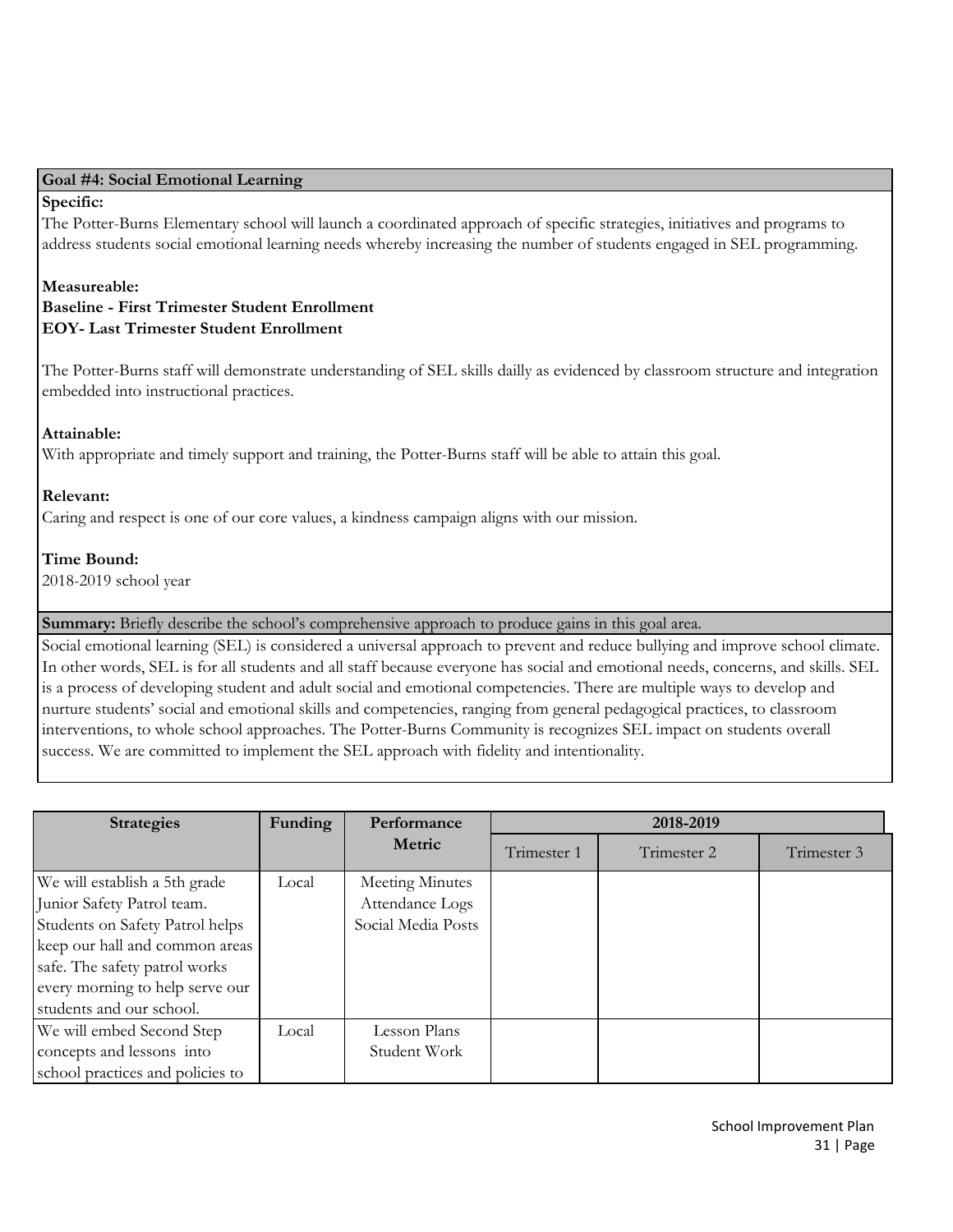| sustain a culture of caring,         |       |                     |  |  |
|--------------------------------------|-------|---------------------|--|--|
| learning, and achievement.           |       |                     |  |  |
| We will participate in the Great     | Local | Kindness Checklists |  |  |
| Kindness Challenge is a K-5          |       |                     |  |  |
| initiative that positively           |       |                     |  |  |
| transforms school culture            |       |                     |  |  |
| through kindness.                    |       |                     |  |  |
| We will participate in the The       | Local | Sign In's           |  |  |
| Beyond School Walls program,         |       | Lesson Plans        |  |  |
| partnered between Hasbro and         |       | Student Work        |  |  |
| Big Brothers Big Sisters of RI       |       | Social Media Posts  |  |  |
| and match Littles with Bigs who      |       |                     |  |  |
| lead successful working lives in     |       |                     |  |  |
| the community. Students in           |       |                     |  |  |
| school will be matched in            |       |                     |  |  |
| one-on-one mentoring                 |       |                     |  |  |
|                                      |       |                     |  |  |
| relationships with professionals     |       |                     |  |  |
| who help to give them a look at      |       |                     |  |  |
| a real working environment, and      |       |                     |  |  |
| to help offer guidance for the       |       |                     |  |  |
| future.                              |       |                     |  |  |
| Students will participate in a       | Local | Student Work        |  |  |
| thoughtful, pen pal program          |       | Social Media Posts  |  |  |
| that builds global awareness and     |       |                     |  |  |
| collaboration skills by facilitating |       |                     |  |  |
| authentic, cross-cultural            |       |                     |  |  |
| experiences with Hasbro              |       |                     |  |  |
| employees.                           |       |                     |  |  |
| The Potter-Burns Community           | Local | Lesson Plans        |  |  |
| will participate in the BE           |       | Student Work        |  |  |
| <b>FEARLESS BE KIND</b>              |       | Social Media Posts  |  |  |
| initiative, also named Global        |       |                     |  |  |
| Force, where Hasbro employees        |       |                     |  |  |
| will deliver lessons to our          |       |                     |  |  |
| students which are designed to       |       |                     |  |  |
| inspire and empower kids to          |       |                     |  |  |
| have the empathy, compassion         |       |                     |  |  |
| and courage to stand up for          |       |                     |  |  |
| others, be inclusive throughout      |       |                     |  |  |
| their lives, and know that they      |       |                     |  |  |
| have the ability to make a           |       |                     |  |  |
| difference.                          |       |                     |  |  |
| The Potter-Burns school will         | Local | Social Media Posts  |  |  |
| establish a Student of the Month     |       |                     |  |  |
| Program, to celebrate individual     |       |                     |  |  |
| achievement by sustaining a          |       |                     |  |  |
|                                      |       |                     |  |  |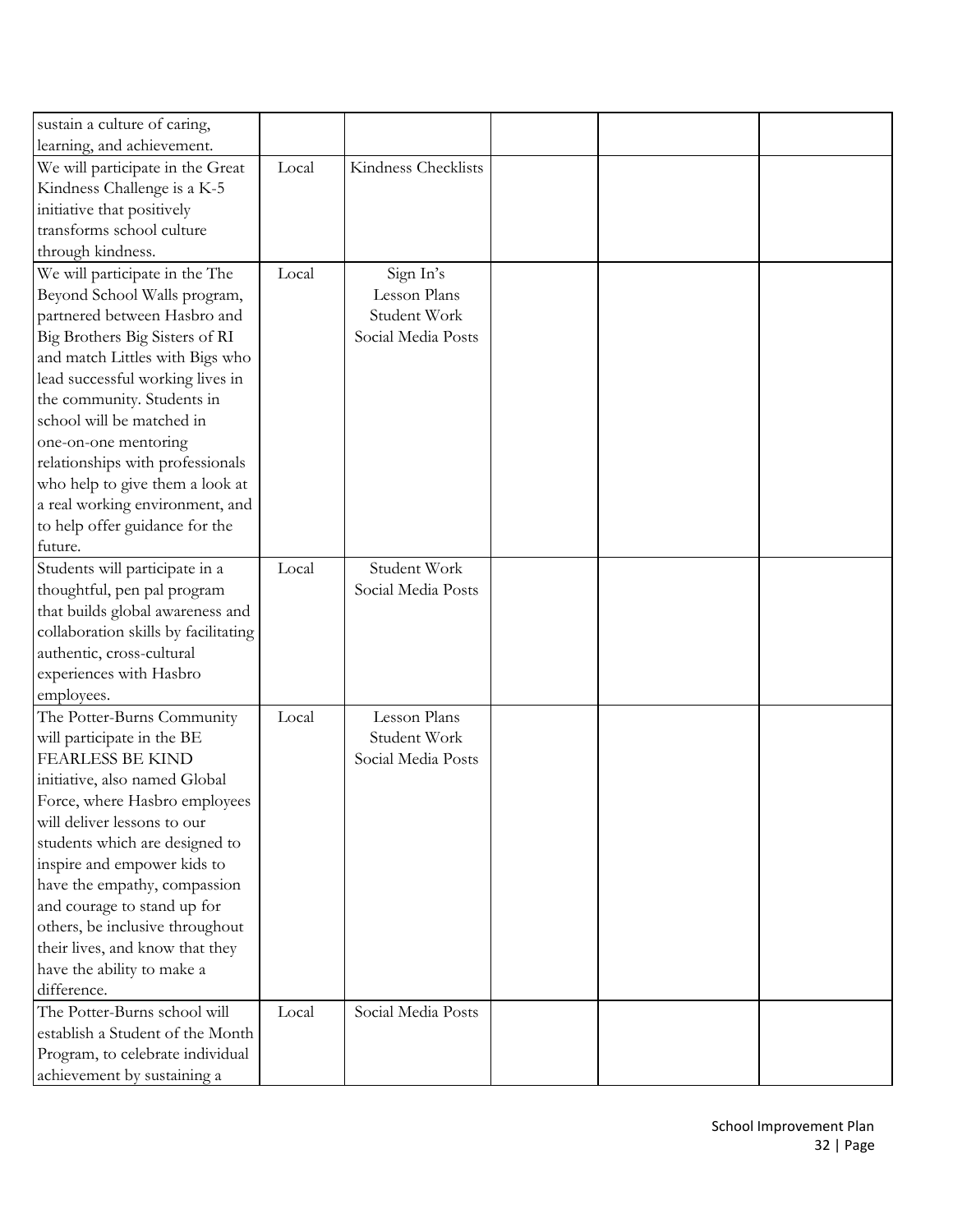| culture of learning that not only  |  |  |  |
|------------------------------------|--|--|--|
| values academic success, but       |  |  |  |
| elevates awareness of student      |  |  |  |
| contributions to the               |  |  |  |
| Potter-Burns community at          |  |  |  |
| large. The program is designed     |  |  |  |
| so that ANY STUDENT in K -         |  |  |  |
| 5, regardless of academic ability, |  |  |  |
| can receive the award each         |  |  |  |
| month.                             |  |  |  |
| Parents and families are critical  |  |  |  |
| partners in helping our students   |  |  |  |
| develop social and emotional       |  |  |  |
| know-how. Parents will support     |  |  |  |
| our school wide expectations       |  |  |  |
| and when needed, will return       |  |  |  |
| signed checklist when assigned     |  |  |  |
| to students.                       |  |  |  |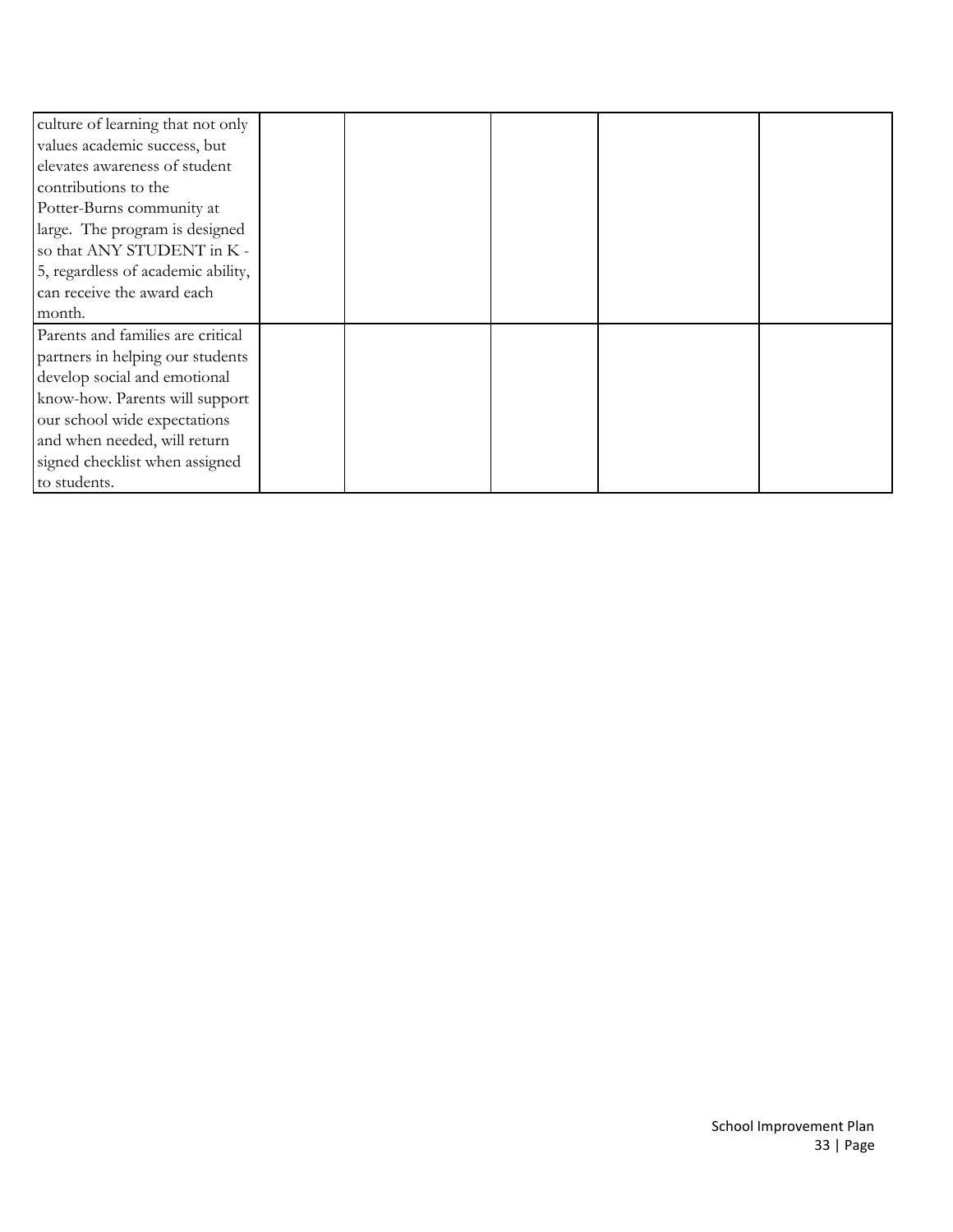#### **Goal #5: Green Team**

#### **Specific:**

Our primary goal is to serve as role models within our school community so that we can become more environmentally friendly and fiscally responsible.

Through our actions, we will inspire and impact our peers, family members, friends, neighbors and the community at large to practice "cleaner and greener" habits to ensure a healthier world for tomorrow.

#### **Measurable:**

- Decrease schoolwide use of water and electricity by 10%
- Increase participation of faculty & students by 20%
- Color Cycle (Recycle used markers etc.) 5% (shipping records/ boxes collected)
- National Grid Energy Fundraiser increase total raised from school year 17 18 by 100%

The Potter-Burns Community will collect and analyze energy, productivity and waste data.

#### **Attainable:**

We believe that we are stewards of conservative environment practices where every stakeholder in our schools community can positively make an impact on the environment.

#### **Relevant:**

The Potter-Burns Elementary school is a U.S. Department Green Ribbon recipetant.

#### **Time Bound:**

2018 - 2019 school year

#### **Summary:** Briefly describe the school's comprehensive approach to produce gains in this goal area.

The Potter-Burns community work to integrate green values in all aspects of campus culture, from reducing environmental impact and costs, to improving health and wellness, and providing effective environmental and sustainability education. The operational mechanism behind the plan will be developed by the Potter-Burns Green Team established by this plan. Working collaboratively with the Potter-Burns School Improvement Team, we are increasing awareness on energy policies and plans, overall usage and costs, and positively assisting in reducing energy consumption as well as improving the environment. Our goal is to focus on balancing energy usage, to help reduce the carbon footprint of the Potter-Burns Elementary school. We pledge to significantly improve our energy management in order to maximize resource efficiency.

| Strategies | $\bullet$<br>$\blacksquare$<br>Funding | Performance<br>Metric | 2018-2019 |
|------------|----------------------------------------|-----------------------|-----------|
|------------|----------------------------------------|-----------------------|-----------|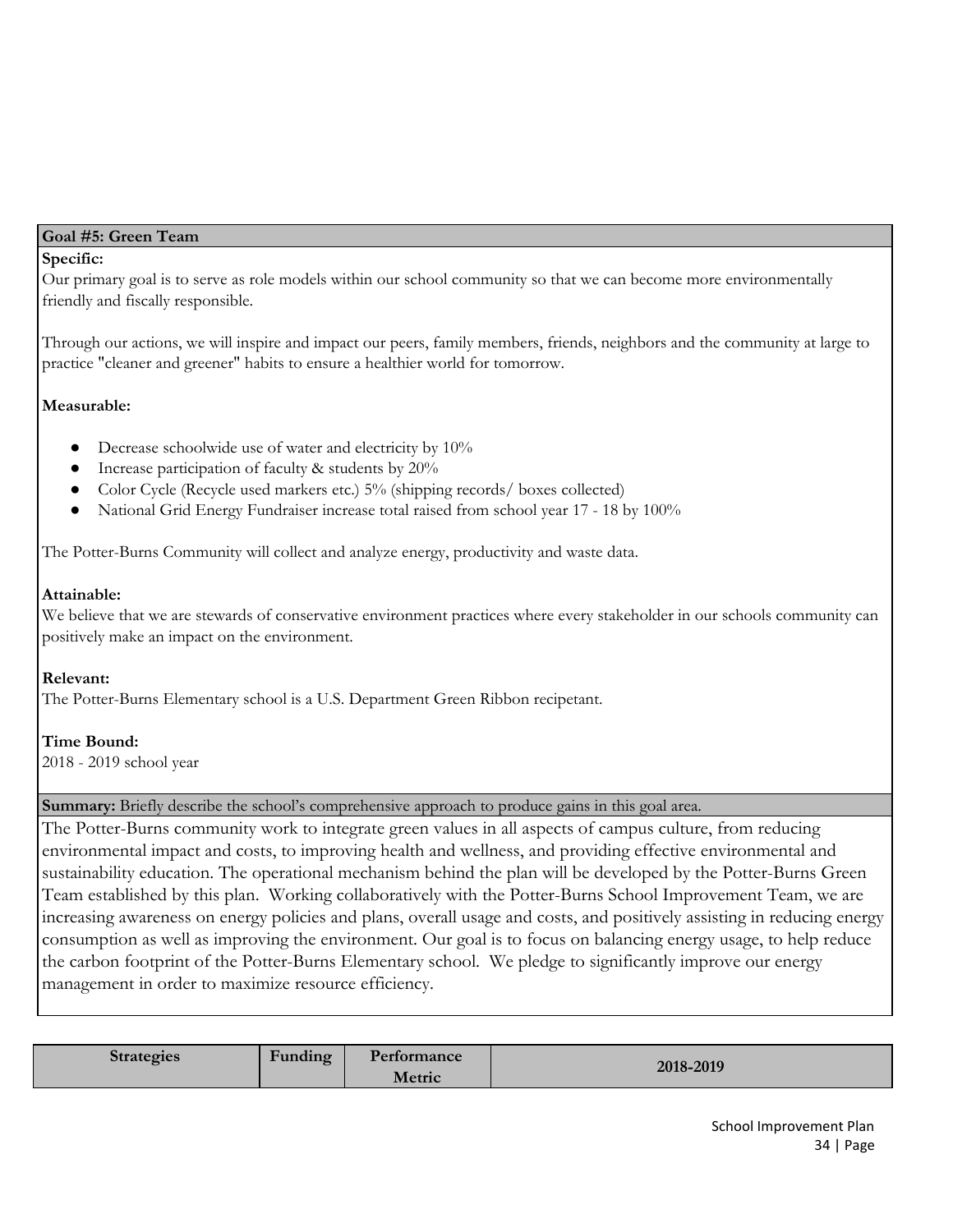|                                                                                                                                                                                           |       |                                                               | Trimester 1 | Trimester 2 | Trimester 3 |
|-------------------------------------------------------------------------------------------------------------------------------------------------------------------------------------------|-------|---------------------------------------------------------------|-------------|-------------|-------------|
| Decrease the use of water and<br>electricity by 15% by changing<br>behaviors that exhibit GREEN<br>efforts.                                                                               | Local | Review Utility bills<br>monthly                               |             |             |             |
| Expand student and staff<br>membership into the GREEN<br>Team by incorporating<br>in-school activities to promote<br>the team.                                                            | Local | Logs, Meeting<br>Minutes,<br>Attendance Logs                  |             |             |             |
| We will participate in the<br>TerraCycle program Eliminating<br>the Idea of Waste® by recycling<br>the "non-recyclable." We will<br>participate in the drink pouches<br>program.          | Local | Weight of Drink<br>Pouch Shipments<br>and shipping<br>records |             |             |             |
| We will participate in the Color<br>Cycle program to collect and<br>repurpose used Crayola markers.                                                                                       | Local | Shipping Records &<br><b>Boxes Collected</b>                  |             |             |             |
| We will participate in the<br>PepsiCo Recycle Rally which<br>will help boost the excitement<br>and provide an array of tools to<br>make recycling a big deal in our<br>school.            | Local | Number of boxes<br>collected<br>Recycling Data<br>Sheets      |             |             |             |
| We will participate in the<br>National Grid Energy<br>Fundraiser which is an<br>innovative program that teaches<br>students about energy efficiency<br>and environmental<br>conservation. | Local | Social Media Posts<br>Order Forms                             |             |             |             |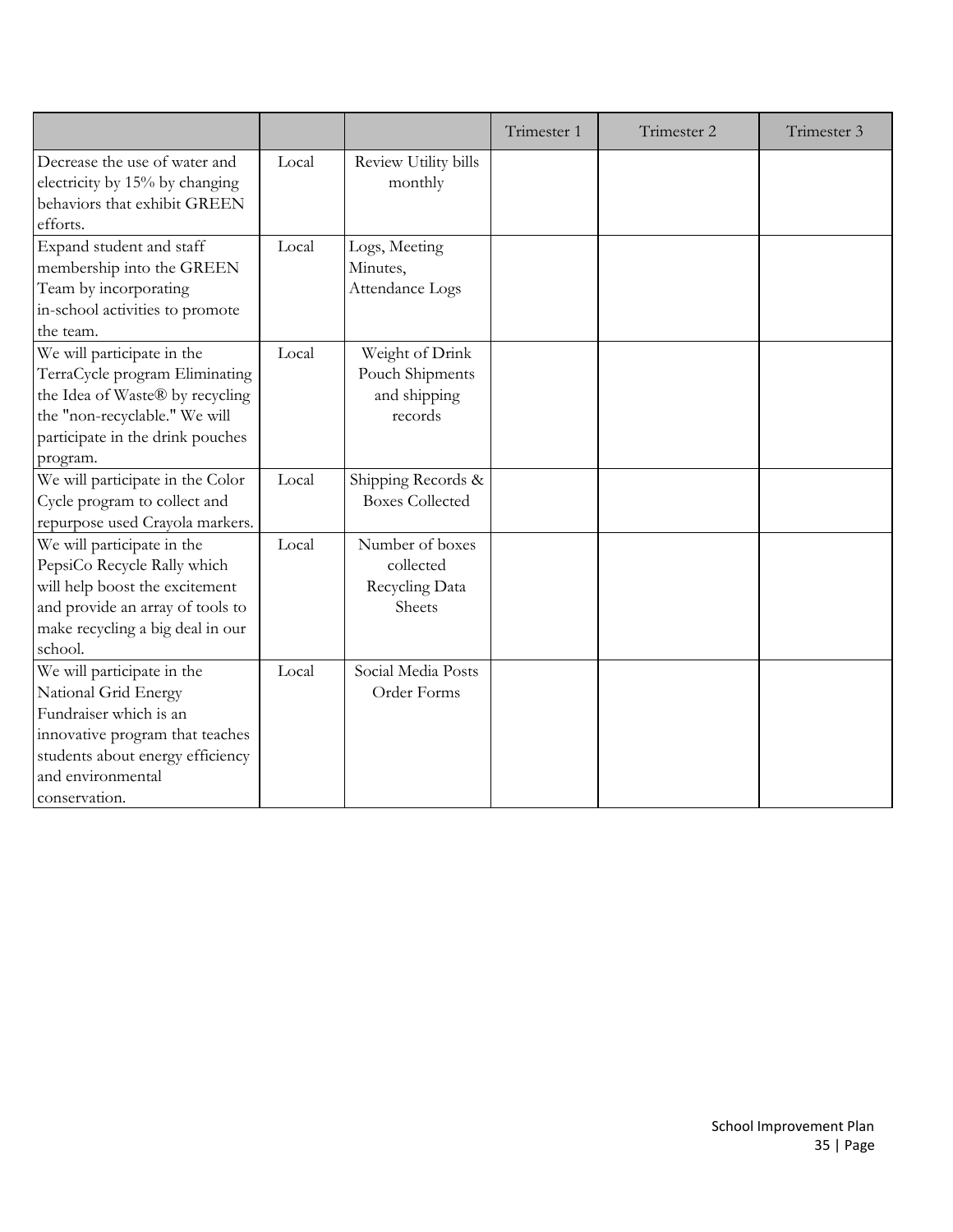# **Component 3:** Highly Qualified Teachers

All Classroom Teachers, Special Educators, and Support Personnel are highly qualified.

**Component 4:** High-quality and ongoing professional development for teachers, principals, and paraprofessionals, and if appropriate, pupil service personnel, parents, and other staff to enable all children to meet the State's academic achievement standards.

- Teachers collaborate with their grade level PLC teams, district literacy and math coaches, administrator, and other teacher leaders during their planning and on scheduled planning days to ensure that instruction for our most at-risk students is consistent.
- Teachers analyze data to determine best strategies for interventions for our most at-risk students. There is a dedicated intervention block in our school schedule.
- Professional development days are used to support the continuous learning process. The focus for professional learning days is to improve the quality of differentiated instruction and gaining a greater understanding of Common Core and using data for decision-making and student interventions.
- Regular faculty, team, grade level, and leadership meetings are held to ensure dissemination of information about federal, local, state and district initiatives and coordination.
- Teachers participate in professional development activities regarding the use of academic assessments to enable them to provide information on, and to improve, the achievement of individual students and the overall instructional program in the following ways:
	- Teachers meet regularly to analyze date from STAR, DIBELS, SchoolPace IRLA and local common assessments. The data is used to identify students who need additional instruction, differentiated strategies, or specific interventions.
	- Teachers provide effective feedback to students and students also participate in tracking their own data..
	- Teachers use a variety of formative and summative assessments to evaluate students before, during, and after instruction.
- Parents are invited to workshop sessions where they are provided information regarding standards and instructional practices.

**Component 5:** Strategies to Attract Highly Qualified Teachers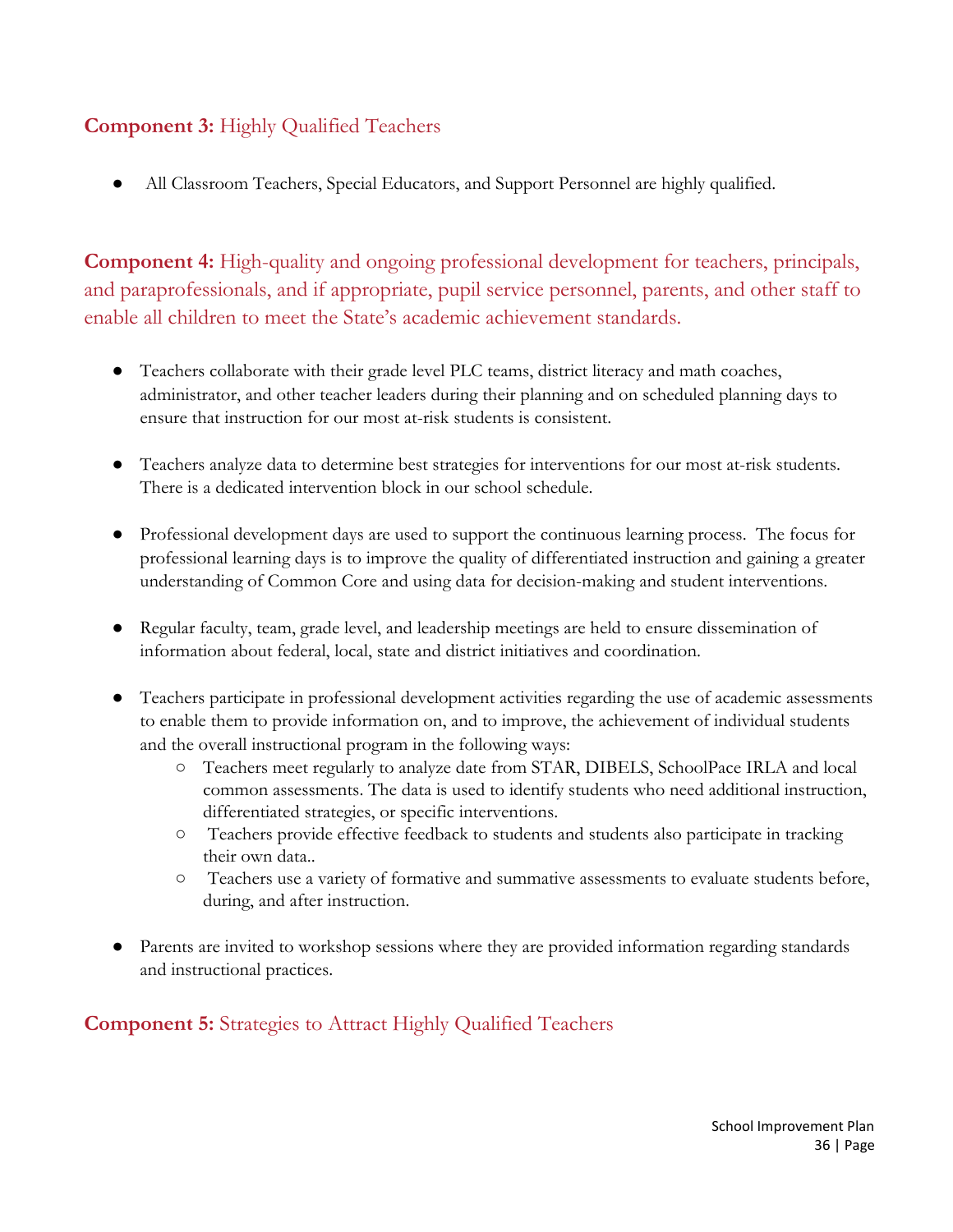- We provide instruction by highly qualified teachers who meet the standards established by the state of Rhode Island.
- Our School District provides new teacher orientation prior to the beginning of a new school year and an on-going new teacher induction program for new teachers with appropriate mentors.
- PLC's -specific time each week for members of grade level teams to meet as a group for planning purposes.
- We provide curriculum support from local and district level literacy and math coaches.
- We welcome students in teaching colleges to come to Potter-Burns for field experiences, practicum, and to student teach.

# **Component 6:** Strategies to Increase Parent Involvement

- Parents are involved in the planning, review, and improvement of our school improvement plan. Parents currently serve on the SIT with our school-wide leadership team where the plan is written, revised, shared, and discussed. Also, the plan will be posted on our school website and presented to parents at our fall PTO meeting where recommendations can be made for its improvement.
- We have developed a parent involvement policy (see attached) that include strategies to increase parental involvement. Parents are encouraged and welcomed to participate and volunteer at Potter-Burns Elementary School in a variety of ways.
- Our parent volunteers are involved with many activities associated with the school. These activities create opportunities for parents to network with other parents and discuss opportunities for student success they include: Parent Presentations of Open House to review new ARC Curriculum (grade K - 2), Literacy Coffeehouses (grade 2), Science Showcase (grade 3), Science Workshop (grade 4), Academic Celebrations, Math Night. Additionally, our PTO organizes a variety of school related activities that include: Family Skating, Family Bingo, Family Movie Nights, Family Bowling, Welcome Back Picnic, etc.

# **Component 7:** Plans for assisting preschool children in the transition from early childhood programs to local elementary school programs.

• Parent Information Meeting for Incoming Kindergarten Students (see attached letter) – parents and prospective students attend an informational meeting in June. The meeting provides parents with information about our kindergarten program. Additionally, packets are distributed to parents that include fun learning activities for their children to work on over the summer.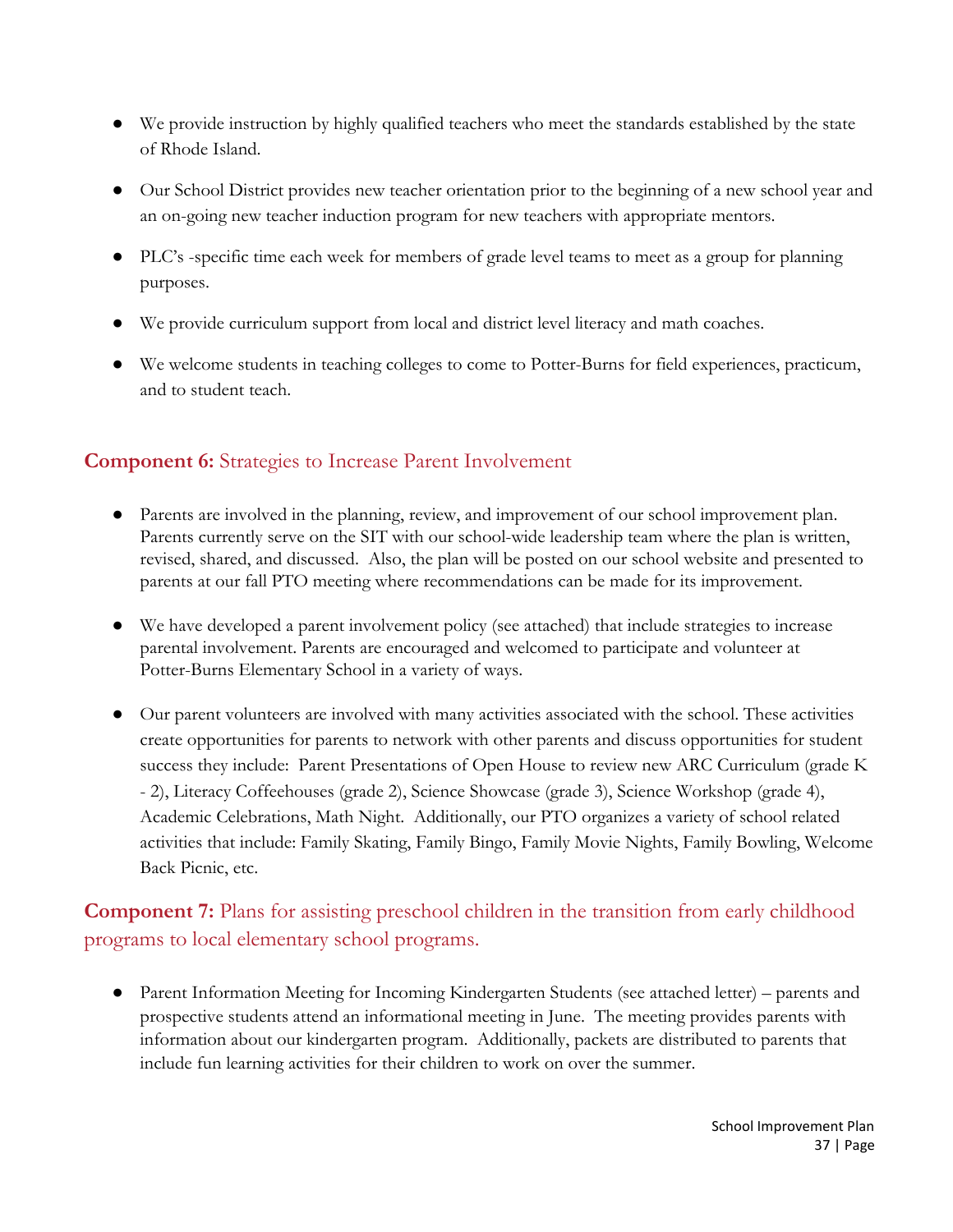- **●** COZ Children Opportunity Zone incoming kindergarten students have the opportunity to attend a 2 ½ hour session, 5 days a week for two weeks during the summer. This provides students with instruction and activities to prepare them for kindergarten in the fall. This is funded by Federal Title 1 grants received by COZ.
- **●** Kindergarten Orientation students attend a Orientation in the fall in order to determine their baseline knowledge of skills. Parents and students attend a kindergarten orientation where they will be provided with all pertinent information about the school and the kindergarten curriculum.

**Component 8:** Measures to include teachers in the decisions regarding the use of academic assessments in order to provide information on, and to improve, the achievement of individual students and the overall instructional program.

- Potter-Burns Elementary School is a school with a shared vision and governance. Teachers have opportunities to be involved with most of the decision making. Most teachers are actively involved in one or more of the many school and district committees (School Improvement, Assessment Committees (Science NECAP, PARCC, RICAS), Common Core ELA Curriculum Committee, Formative Assessments, Science Project Success, No Bully, Peace Summit, School Wide Behavior Committee, RTI Team, Special Education and IEP Teams, ELL Parent Network, and PTO).
- Teachers are deeply engaged in the ongoing process of collecting and reviewing data at their PLC team meetings as well as individually. Student work and assessments are analyzed both individually and collectively as classes. This information is used to determine research-based strategies that can be used to guide instruction and support the improvement of individual performances.

**Component 9:** Activities to ensure that students who experience difficulty mastering the proficient or advanced levels of academic achievement standards shall be provided with effective, timely additional assistance to ensure student difficulties are identified on a timely basis

- There are regular RTI meetings scheduled monthly in advance and also scheduled as needed. Teachers who have concerns about struggling students whether academic, behavioral, or social/emotional meet with the team. Parents attend RTI meetings. The team identifies specific strategies to be implemented to meet areas of weakness. After a given period of time, follow-up assessments are given to see if students have mastered the targeted skill or have benefited from the intervention. Interventions and strategies are documented through Response to Intervention Process  $(RTI)$ .
- Teachers provide before/after school tutoring to provide additional support for struggling students.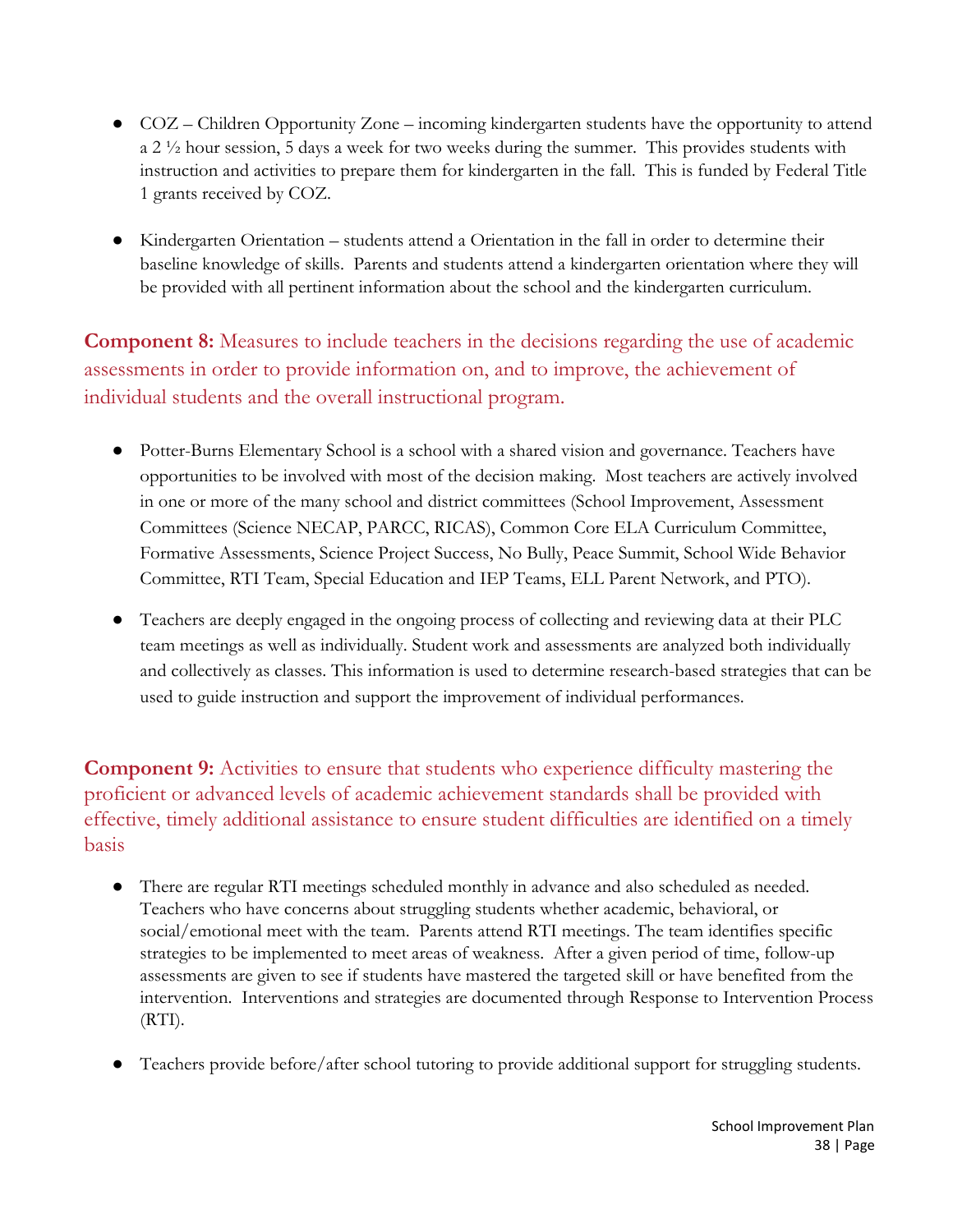- There are many opportunities for parents to be involved in the process of identifying and supporting struggling learners. Teachers send home weekly folders with student work. Newsletters are distributed that discuss the curriculum being covered with ways to support their children. Parents of struggling learners receive updates through a communication folder, phone calls, progress reports, and report cards. Parents will be provided with strategies to support their child with their learning at home. Parents are also notified and invited to attend in the RTI Tier process.
- Parents are invited to attend scheduled conferences during the year. During these conferences, current functioning and the results from standardized tests are explained to parents. Additional strategies and resources for remediation or enrichment are also provided. Mid-Trimester reports are sent home and report cards are sent home. Written communication is sent home weekly (folders) and phones calls are made as needed. The school also has an open door policy where parents are encouraged to come in and request a meeting or conference at any needed time. Translation services are available as needed.

# **Component 10:** Coordination and integration of Federal, State, and local services and programs (funding)

Potter-Burns coordinates with a variety federal, state, local, services and programs to inform, educate, and assist students and families. (Embedded in funding section of action plans).

The following provisions will be made so that state and local assessment data is made available to the public:

- PTO Meetings
- School website
- Newsletters
- Title I Plan
- Annual Title I Parent Meeting

# **Title I Schoolwide Program Checklist**

**Instructions:** Complete the Title I Schoolwide Program checklist to ensure that the school's SIP meets the federal Title I requirements. A comprehensive school improvement plan must address all of the components defined in the Elementary and Secondary Education Act (Section 1114(b) of Title I).

**Component 1:** Schoolwide reform strategies that provide opportunities for all children to meet the State's proficient and advanced levels of student academic achievement

**Component 2:** Use of effective methods and instructional strategies that are based on scientifically based research that strengthen the core academic program, increase the amount and quality of time (such as providing before and after school and summer programs and opportunities), and include strategies for meeting the educational needs of historically underserved populations.

**Component 3:** Instruction by highly qualified teachers